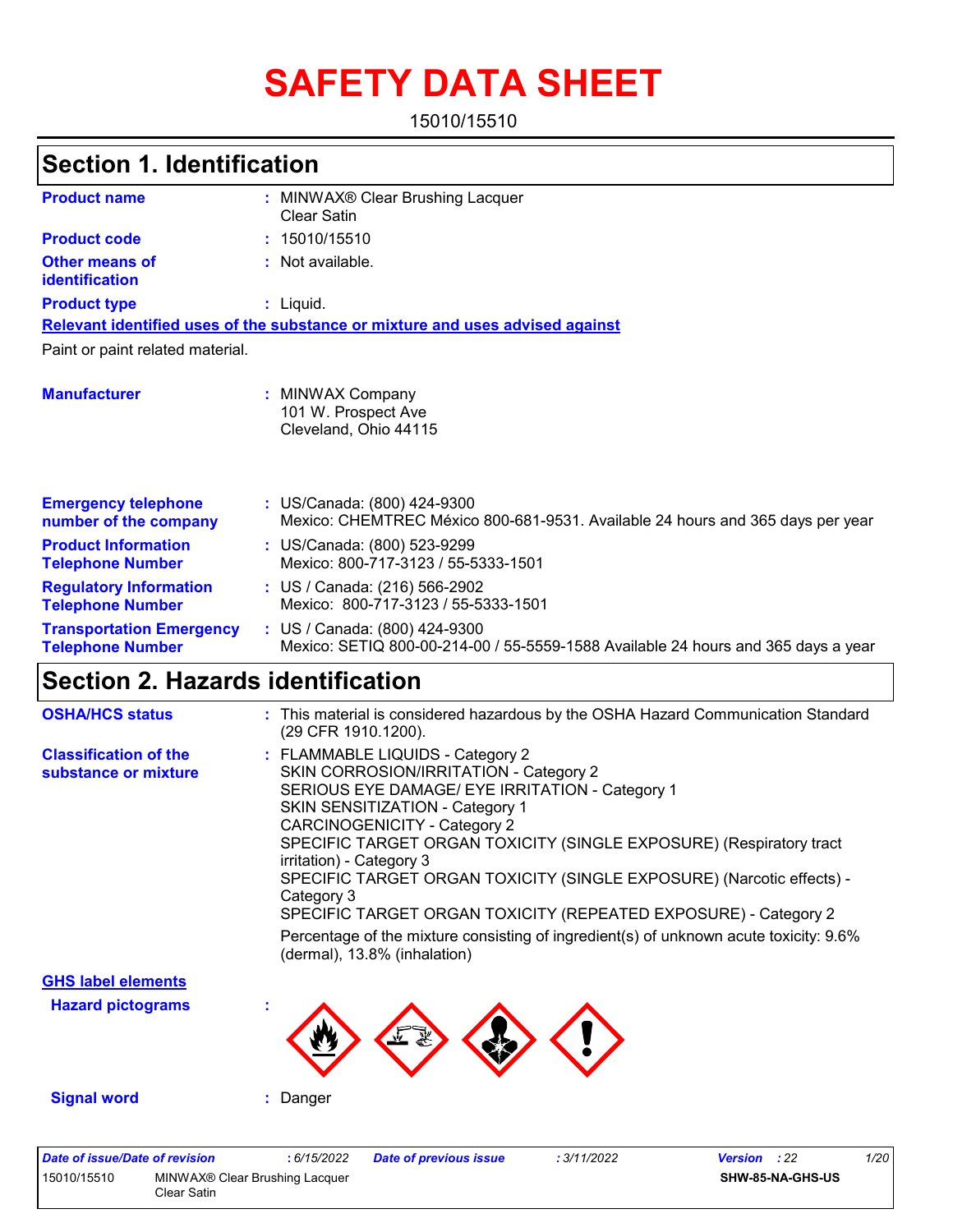### **Section 2. Hazards identification**

| <b>Hazard statements</b>                   | : Highly flammable liquid and vapor.<br>Causes skin irritation.<br>May cause an allergic skin reaction.<br>Causes serious eye damage.<br>May cause respiratory irritation.<br>May cause drowsiness or dizziness.<br>Suspected of causing cancer.<br>May cause damage to organs through prolonged or repeated exposure.                                                                                                                                                                                                                                                                                                                       |
|--------------------------------------------|----------------------------------------------------------------------------------------------------------------------------------------------------------------------------------------------------------------------------------------------------------------------------------------------------------------------------------------------------------------------------------------------------------------------------------------------------------------------------------------------------------------------------------------------------------------------------------------------------------------------------------------------|
| <b>Precautionary statements</b>            |                                                                                                                                                                                                                                                                                                                                                                                                                                                                                                                                                                                                                                              |
| <b>General</b>                             | : Read label before use. Keep out of reach of children. If medical advice is needed,<br>have product container or label at hand.                                                                                                                                                                                                                                                                                                                                                                                                                                                                                                             |
| <b>Prevention</b>                          | Obtain special instructions before use. Do not handle until all safety precautions have<br>been read and understood. Wear protective gloves, protective clothing and eye or face<br>protection. Keep away from heat, hot surfaces, sparks, open flames and other ignition<br>sources. No smoking. Use explosion-proof electrical, ventilating or lighting equipment.<br>Use non-sparking tools. Take action to prevent static discharges. Use only outdoors or<br>in a well-ventilated area. Do not breathe vapor. Wash thoroughly after handling.<br>Contaminated work clothing must not be allowed out of the workplace.                   |
| <b>Response</b>                            | : IF exposed or concerned: Get medical advice or attention. IF INHALED: Remove<br>person to fresh air and keep comfortable for breathing. Call a POISON CENTER or<br>doctor if you feel unwell. IF ON SKIN (or hair): Take off immediately all contaminated<br>clothing. Rinse skin with water. Wash contaminated clothing before reuse. IF ON SKIN:<br>Wash with plenty of water. If skin irritation or rash occurs: Get medical advice or<br>attention. IF IN EYES: Rinse cautiously with water for several minutes. Remove contact<br>lenses, if present and easy to do. Continue rinsing. Immediately call a POISON<br>CENTER or doctor. |
| <b>Storage</b>                             | : Store locked up. Store in a well-ventilated place. Keep container tightly closed. Keep<br>cool.                                                                                                                                                                                                                                                                                                                                                                                                                                                                                                                                            |
| <b>Disposal</b>                            | : Dispose of contents and container in accordance with all local, regional, national and<br>international regulations.                                                                                                                                                                                                                                                                                                                                                                                                                                                                                                                       |
| <b>Supplemental label</b><br>elements      | DELAYED EFFECTS FROM LONG TERM OVEREXPOSURE. Contains solvents which<br>can cause permanent brain and nervous system damage. Intentional misuse by<br>deliberately concentrating and inhaling the contents can be harmful or fatal. WARNING:<br>This product contains chemicals known to the State of California to cause cancer and<br>birth defects or other reproductive harm.                                                                                                                                                                                                                                                            |
|                                            | Please refer to the SDS for additional information. Keep out of reach of children. Do not<br>transfer contents to other containers for storage.                                                                                                                                                                                                                                                                                                                                                                                                                                                                                              |
| <b>Hazards not otherwise</b><br>classified | : DANGER: Rags, steel wool, other waste soaked with this product, and sanding residue<br>may spontaneously catch fire if improperly discarded. Immediately place rags, steel<br>wool, other waste soaked with this product, and sanding residue in a sealed, water-filled,<br>metal container. Dispose of in accordance with local fire regulations.                                                                                                                                                                                                                                                                                         |

#### **Section 3. Composition/information on ingredients Substance/mixture :** Mixture

| oupolanu <del>c</del> /mixture | . MIALUIT        |
|--------------------------------|------------------|
| <b>Other means of</b>          | : Not available. |
| <b>identification</b>          |                  |

**CAS number/other identifiers**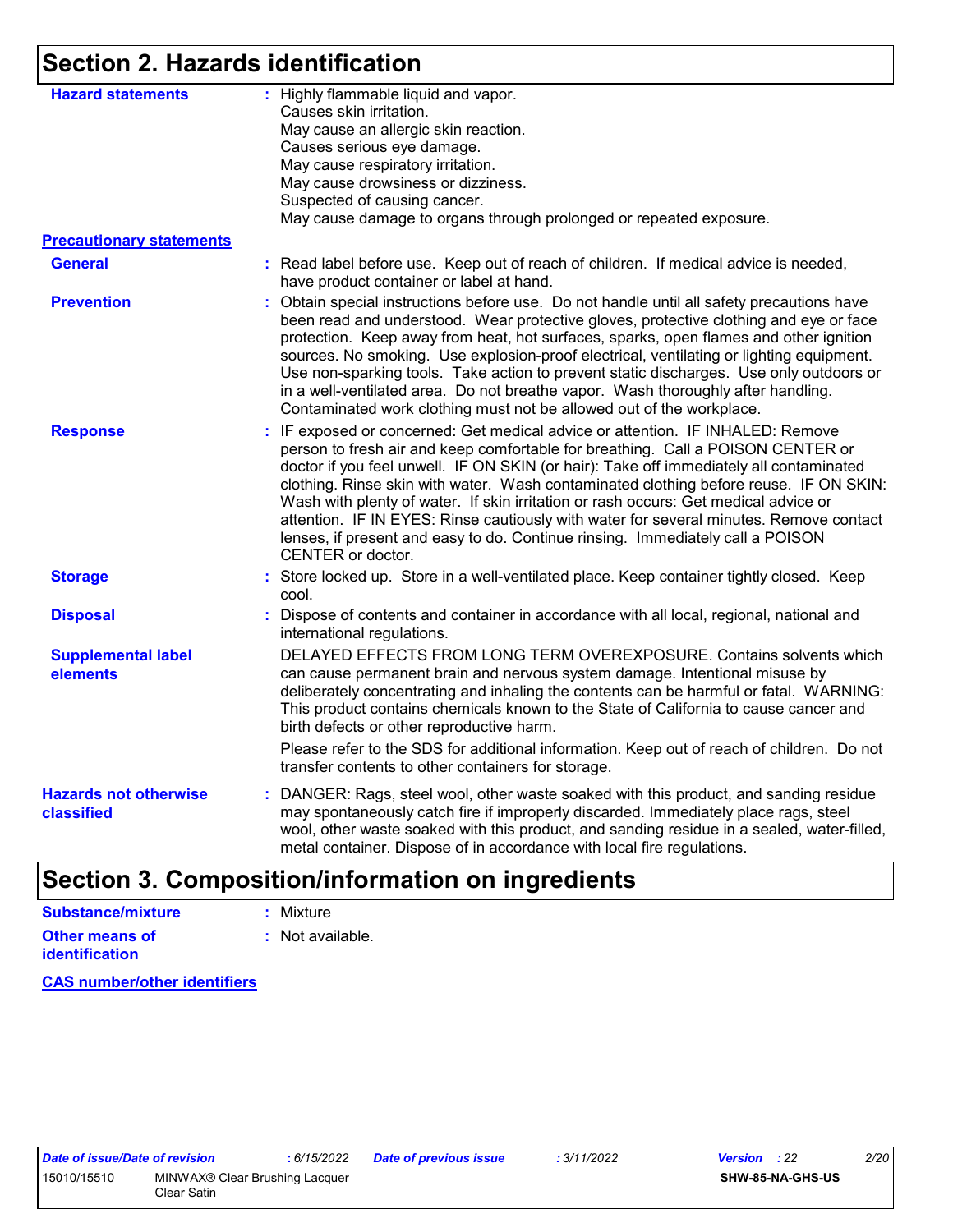### **Section 3. Composition/information on ingredients**

| <b>Ingredient name</b>   | % by weight | <b>CAS number</b> |
|--------------------------|-------------|-------------------|
| 1-Butanol                | 210 - ≤25   | 71-36-3           |
| n-Butyl Acetate          | ≥10 - ≤25   | 123-86-4          |
| Methyl n-Amyl Ketone     | ≤10         | 110-43-0          |
| <b>Cellulose Nitrate</b> | ≤10         | 9004-70-0         |
| Di-isobutyl Ketone       | ≤10         | 108-83-8          |
| Xylene, mixed isomers    | $≤10$       | 1330-20-7         |
| Acetone                  | ≤10         | 67-64-1           |
| 2-Propanol               | $\leq 5$    | 67-63-0           |
| Ethylbenzene             | ≰2.2        | 100-41-4          |
| 4,6-Dimethyl-2-heptanone | $≤3$        | 19549-80-5        |
| <b>Epoxy Polymer</b>     | $<$ 1       | 1675-54-3         |
| Heavy Aliphatic Solvent  | ≤0.3        | 64742-82-1        |

Any concentration shown as a range is to protect confidentiality or is due to batch variation.

**There are no additional ingredients present which, within the current knowledge of the supplier and in the concentrations applicable, are classified and hence require reporting in this section.**

**Occupational exposure limits, if available, are listed in Section 8.**

### **Section 4. First aid measures**

| <b>Description of necessary first aid measures</b> |                                                                                                                                                                                                                                                                                                                                                                                                                                                                                                                                                                                                                                                                                                                                                                                                                                                                                                              |
|----------------------------------------------------|--------------------------------------------------------------------------------------------------------------------------------------------------------------------------------------------------------------------------------------------------------------------------------------------------------------------------------------------------------------------------------------------------------------------------------------------------------------------------------------------------------------------------------------------------------------------------------------------------------------------------------------------------------------------------------------------------------------------------------------------------------------------------------------------------------------------------------------------------------------------------------------------------------------|
| <b>Eye contact</b>                                 | : Get medical attention immediately. Call a poison center or physician. Immediately flush<br>eyes with plenty of water, occasionally lifting the upper and lower eyelids. Check for and<br>remove any contact lenses. Continue to rinse for at least 10 minutes. Chemical burns<br>must be treated promptly by a physician.                                                                                                                                                                                                                                                                                                                                                                                                                                                                                                                                                                                  |
| <b>Inhalation</b>                                  | : Get medical attention immediately. Call a poison center or physician. Remove victim to<br>fresh air and keep at rest in a position comfortable for breathing. If it is suspected that<br>fumes are still present, the rescuer should wear an appropriate mask or self-contained<br>breathing apparatus. If not breathing, if breathing is irregular or if respiratory arrest<br>occurs, provide artificial respiration or oxygen by trained personnel. It may be<br>dangerous to the person providing aid to give mouth-to-mouth resuscitation. If<br>unconscious, place in recovery position and get medical attention immediately. Maintain<br>an open airway. Loosen tight clothing such as a collar, tie, belt or waistband. In case of<br>inhalation of decomposition products in a fire, symptoms may be delayed. The exposed<br>person may need to be kept under medical surveillance for 48 hours. |
| <b>Skin contact</b>                                | : Get medical attention immediately. Call a poison center or physician. Wash with plenty<br>of soap and water. Remove contaminated clothing and shoes. Wash contaminated<br>clothing thoroughly with water before removing it, or wear gloves. Continue to rinse for<br>at least 10 minutes. Chemical burns must be treated promptly by a physician. In the<br>event of any complaints or symptoms, avoid further exposure. Wash clothing before<br>reuse. Clean shoes thoroughly before reuse.                                                                                                                                                                                                                                                                                                                                                                                                              |
| <b>Ingestion</b>                                   | : Get medical attention immediately. Call a poison center or physician. Wash out mouth<br>with water. Remove dentures if any. If material has been swallowed and the exposed<br>person is conscious, give small quantities of water to drink. Stop if the exposed person<br>feels sick as vomiting may be dangerous. Do not induce vomiting unless directed to do<br>so by medical personnel. If vomiting occurs, the head should be kept low so that vomit<br>does not enter the lungs. Chemical burns must be treated promptly by a physician.<br>Never give anything by mouth to an unconscious person. If unconscious, place in<br>recovery position and get medical attention immediately. Maintain an open airway.<br>Loosen tight clothing such as a collar, tie, belt or waistband.                                                                                                                  |

#### **Most important symptoms/effects, acute and delayed**

### **Potential acute health effects**

**Eye contact :** Causes serious eye damage.

| Date of issue/Date of revision |                                               | : 6/15/2022 | <b>Date of previous issue</b> | : 3/11/2022 | <b>Version</b> : 22 | 3/20 |
|--------------------------------|-----------------------------------------------|-------------|-------------------------------|-------------|---------------------|------|
| 15010/15510                    | MINWAX® Clear Brushing Lacquer<br>Clear Satin |             |                               |             | SHW-85-NA-GHS-US    |      |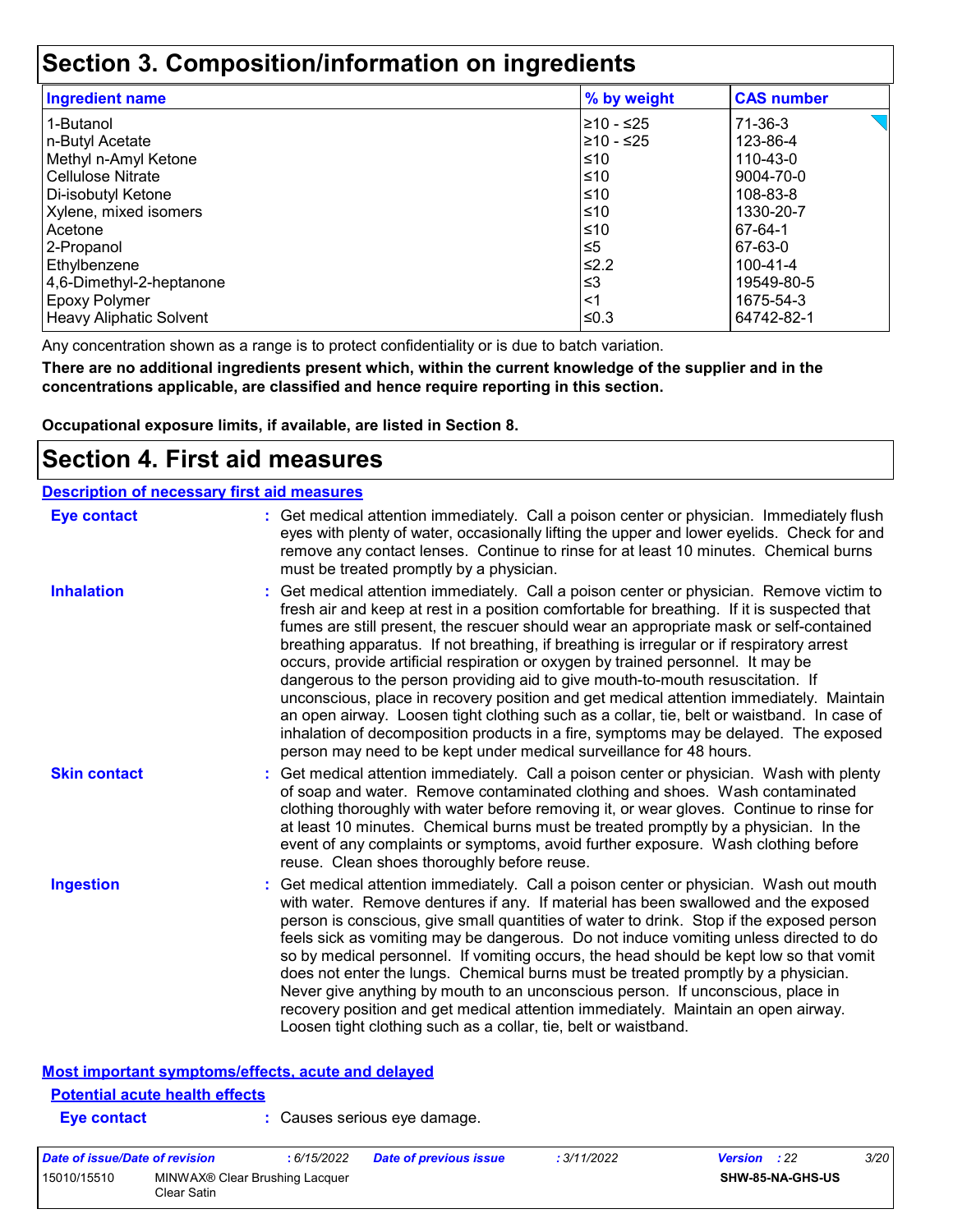## **Section 4. First aid measures**

| <b>Inhalation</b>                   | : Can cause central nervous system (CNS) depression. May cause drowsiness or<br>dizziness. May cause respiratory irritation.                                                                                                                                                                                                                                                                                    |
|-------------------------------------|-----------------------------------------------------------------------------------------------------------------------------------------------------------------------------------------------------------------------------------------------------------------------------------------------------------------------------------------------------------------------------------------------------------------|
| <b>Skin contact</b>                 | : Causes skin irritation. May cause an allergic skin reaction.                                                                                                                                                                                                                                                                                                                                                  |
| <b>Ingestion</b>                    | : Can cause central nervous system (CNS) depression.                                                                                                                                                                                                                                                                                                                                                            |
| <b>Over-exposure signs/symptoms</b> |                                                                                                                                                                                                                                                                                                                                                                                                                 |
| <b>Eye contact</b>                  | : Adverse symptoms may include the following:<br>pain<br>watering<br>redness                                                                                                                                                                                                                                                                                                                                    |
| <b>Inhalation</b>                   | : Adverse symptoms may include the following:<br>respiratory tract irritation<br>coughing<br>nausea or vomiting<br>headache<br>drowsiness/fatigue<br>dizziness/vertigo<br>unconsciousness                                                                                                                                                                                                                       |
| <b>Skin contact</b>                 | : Adverse symptoms may include the following:<br>pain or irritation<br>redness<br>blistering may occur                                                                                                                                                                                                                                                                                                          |
| <b>Ingestion</b>                    | : Adverse symptoms may include the following:<br>stomach pains                                                                                                                                                                                                                                                                                                                                                  |
|                                     | Indication of immediate medical attention and special treatment needed, if necessary                                                                                                                                                                                                                                                                                                                            |
| <b>Notes to physician</b>           | : In case of inhalation of decomposition products in a fire, symptoms may be delayed.<br>The exposed person may need to be kept under medical surveillance for 48 hours.                                                                                                                                                                                                                                        |
| <b>Specific treatments</b>          | : No specific treatment.                                                                                                                                                                                                                                                                                                                                                                                        |
| <b>Protection of first-aiders</b>   | : No action shall be taken involving any personal risk or without suitable training. If it is<br>suspected that fumes are still present, the rescuer should wear an appropriate mask or<br>self-contained breathing apparatus. It may be dangerous to the person providing aid to<br>give mouth-to-mouth resuscitation. Wash contaminated clothing thoroughly with water<br>before removing it, or wear gloves. |
|                                     |                                                                                                                                                                                                                                                                                                                                                                                                                 |

**See toxicological information (Section 11)**

### **Section 5. Fire-fighting measures**

| : Use dry chemical, $CO2$ , water spray (fog) or foam.                                                                                                                                                                                                                                                                                                                                                                          |
|---------------------------------------------------------------------------------------------------------------------------------------------------------------------------------------------------------------------------------------------------------------------------------------------------------------------------------------------------------------------------------------------------------------------------------|
| : Do not use water jet.                                                                                                                                                                                                                                                                                                                                                                                                         |
| : Highly flammable liquid and vapor. Runoff to sewer may create fire or explosion hazard.<br>In a fire or if heated, a pressure increase will occur and the container may burst, with the<br>risk of a subsequent explosion. The vapor/gas is heavier than air and will spread along<br>the ground. Vapors may accumulate in low or confined areas or travel a considerable<br>distance to a source of ignition and flash back. |
| : Decomposition products may include the following materials:<br>carbon dioxide<br>carbon monoxide<br>nitrogen oxides                                                                                                                                                                                                                                                                                                           |
|                                                                                                                                                                                                                                                                                                                                                                                                                                 |

| Date of issue/Date of revision |                                               | 6/15/2022 | <b>Date of previous issue</b> | : 3/11/2022 | <b>Version</b> : 22 |                  | 4/20 |
|--------------------------------|-----------------------------------------------|-----------|-------------------------------|-------------|---------------------|------------------|------|
| 15010/15510                    | MINWAX® Clear Brushing Lacquer<br>Clear Satin |           |                               |             |                     | SHW-85-NA-GHS-US |      |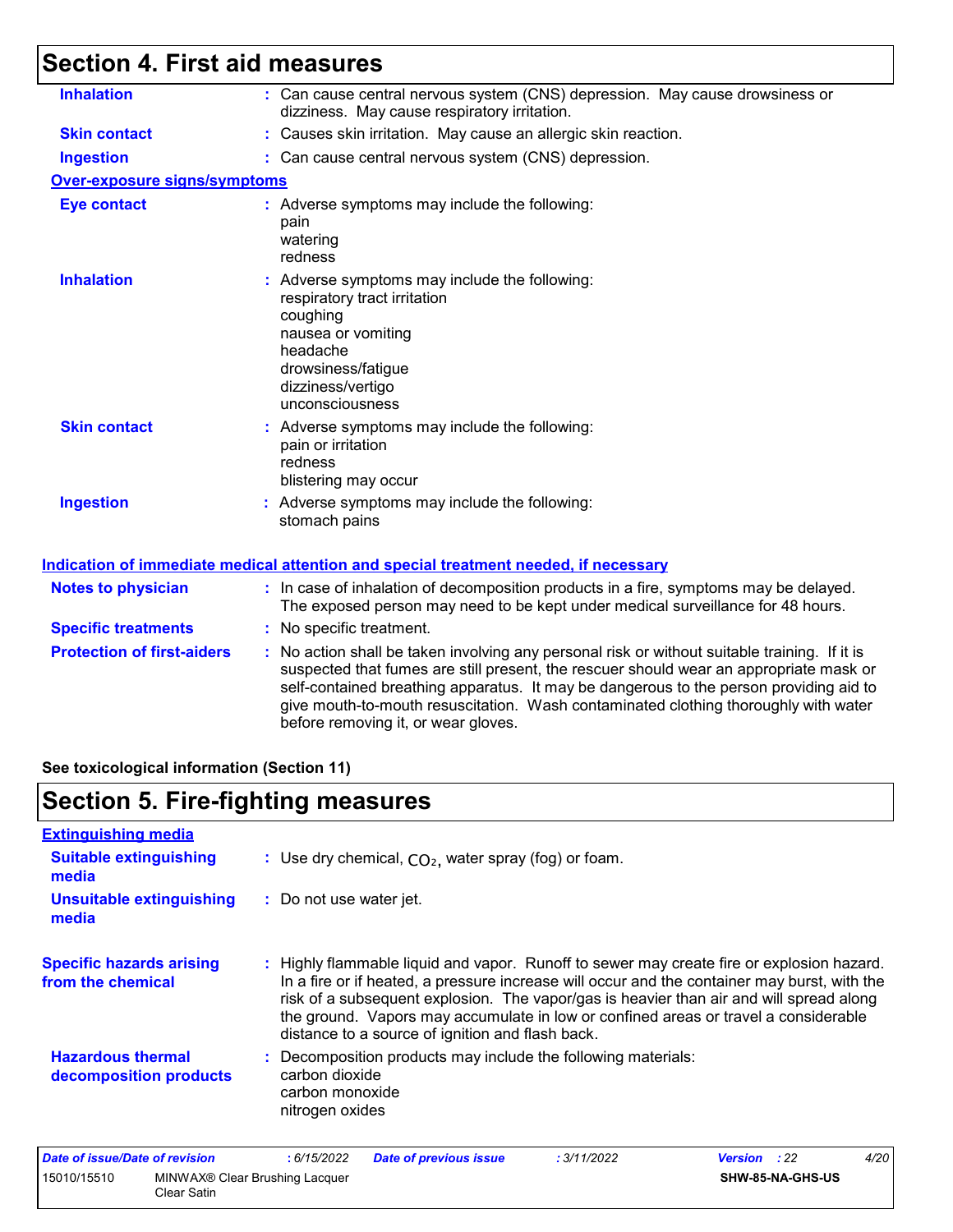### **Section 5. Fire-fighting measures**

| <b>Special protective actions</b><br>for fire-fighters   | : Promptly isolate the scene by removing all persons from the vicinity of the incident if<br>there is a fire. No action shall be taken involving any personal risk or without suitable<br>training. Move containers from fire area if this can be done without risk. Use water<br>spray to keep fire-exposed containers cool. |  |
|----------------------------------------------------------|-------------------------------------------------------------------------------------------------------------------------------------------------------------------------------------------------------------------------------------------------------------------------------------------------------------------------------|--|
| <b>Special protective</b><br>equipment for fire-fighters | : Fire-fighters should wear appropriate protective equipment and self-contained breathing<br>apparatus (SCBA) with a full face-piece operated in positive pressure mode.                                                                                                                                                      |  |

### **Section 6. Accidental release measures**

|                                                       | Personal precautions, protective equipment and emergency procedures                                                                                                                                                                                                                                                                                                                                                                                                                                                                                                                                                                                                                                                                                                  |
|-------------------------------------------------------|----------------------------------------------------------------------------------------------------------------------------------------------------------------------------------------------------------------------------------------------------------------------------------------------------------------------------------------------------------------------------------------------------------------------------------------------------------------------------------------------------------------------------------------------------------------------------------------------------------------------------------------------------------------------------------------------------------------------------------------------------------------------|
| For non-emergency<br>personnel                        | : No action shall be taken involving any personal risk or without suitable training.<br>Evacuate surrounding areas. Keep unnecessary and unprotected personnel from<br>entering. Do not touch or walk through spilled material. Shut off all ignition sources.<br>No flares, smoking or flames in hazard area. Do not breathe vapor or mist. Provide<br>adequate ventilation. Wear appropriate respirator when ventilation is inadequate. Put<br>on appropriate personal protective equipment.                                                                                                                                                                                                                                                                       |
| For emergency responders                              | : If specialized clothing is required to deal with the spillage, take note of any information in<br>Section 8 on suitable and unsuitable materials. See also the information in "For non-<br>emergency personnel".                                                                                                                                                                                                                                                                                                                                                                                                                                                                                                                                                   |
| <b>Environmental precautions</b>                      | : Avoid dispersal of spilled material and runoff and contact with soil, waterways, drains<br>and sewers. Inform the relevant authorities if the product has caused environmental<br>pollution (sewers, waterways, soil or air).                                                                                                                                                                                                                                                                                                                                                                                                                                                                                                                                      |
| Methods and materials for containment and cleaning up |                                                                                                                                                                                                                                                                                                                                                                                                                                                                                                                                                                                                                                                                                                                                                                      |
| <b>Small spill</b>                                    | : Stop leak if without risk. Move containers from spill area. Use spark-proof tools and<br>explosion-proof equipment. Dilute with water and mop up if water-soluble. Alternatively,<br>or if water-insoluble, absorb with an inert dry material and place in an appropriate waste<br>disposal container. Dispose of via a licensed waste disposal contractor.                                                                                                                                                                                                                                                                                                                                                                                                        |
| <b>Large spill</b>                                    | : Stop leak if without risk. Move containers from spill area. Use spark-proof tools and<br>explosion-proof equipment. Approach release from upwind. Prevent entry into sewers,<br>water courses, basements or confined areas. Wash spillages into an effluent treatment<br>plant or proceed as follows. Contain and collect spillage with non-combustible,<br>absorbent material e.g. sand, earth, vermiculite or diatomaceous earth and place in<br>container for disposal according to local regulations (see Section 13). Dispose of via a<br>licensed waste disposal contractor. Contaminated absorbent material may pose the<br>same hazard as the spilled product. Note: see Section 1 for emergency contact<br>information and Section 13 for waste disposal. |

### **Section 7. Handling and storage**

#### **Precautions for safe handling**

| <b>Protective measures</b> | : Put on appropriate personal protective equipment (see Section 8). Persons with a<br>history of skin sensitization problems should not be employed in any process in which<br>this product is used. Avoid exposure - obtain special instructions before use. Do not<br>handle until all safety precautions have been read and understood. Do not get in eyes<br>or on skin or clothing. Do not breathe vapor or mist. Do not ingest. Use only with<br>adequate ventilation. Wear appropriate respirator when ventilation is inadequate. Do<br>not enter storage areas and confined spaces unless adequately ventilated. Keep in the<br>original container or an approved alternative made from a compatible material, kept<br>tightly closed when not in use. Store and use away from heat, sparks, open flame or<br>any other ignition source. Use explosion-proof electrical (ventilating, lighting and<br>material handling) equipment. Use only non-sparking tools. Take precautionary<br>measures against electrostatic discharges. Empty containers retain product residue<br>and can be hazardous. Do not reuse container. |
|----------------------------|------------------------------------------------------------------------------------------------------------------------------------------------------------------------------------------------------------------------------------------------------------------------------------------------------------------------------------------------------------------------------------------------------------------------------------------------------------------------------------------------------------------------------------------------------------------------------------------------------------------------------------------------------------------------------------------------------------------------------------------------------------------------------------------------------------------------------------------------------------------------------------------------------------------------------------------------------------------------------------------------------------------------------------------------------------------------------------------------------------------------------------|
|----------------------------|------------------------------------------------------------------------------------------------------------------------------------------------------------------------------------------------------------------------------------------------------------------------------------------------------------------------------------------------------------------------------------------------------------------------------------------------------------------------------------------------------------------------------------------------------------------------------------------------------------------------------------------------------------------------------------------------------------------------------------------------------------------------------------------------------------------------------------------------------------------------------------------------------------------------------------------------------------------------------------------------------------------------------------------------------------------------------------------------------------------------------------|

| Date of issue/Date of revision |                                               | 6/15/2022 | <b>Date of previous issue</b> | : 3/11/2022 | <b>Version</b> : 22 |                  | 5/20 |
|--------------------------------|-----------------------------------------------|-----------|-------------------------------|-------------|---------------------|------------------|------|
| 15010/15510                    | MINWAX® Clear Brushing Lacquer<br>Clear Satin |           |                               |             |                     | SHW-85-NA-GHS-US |      |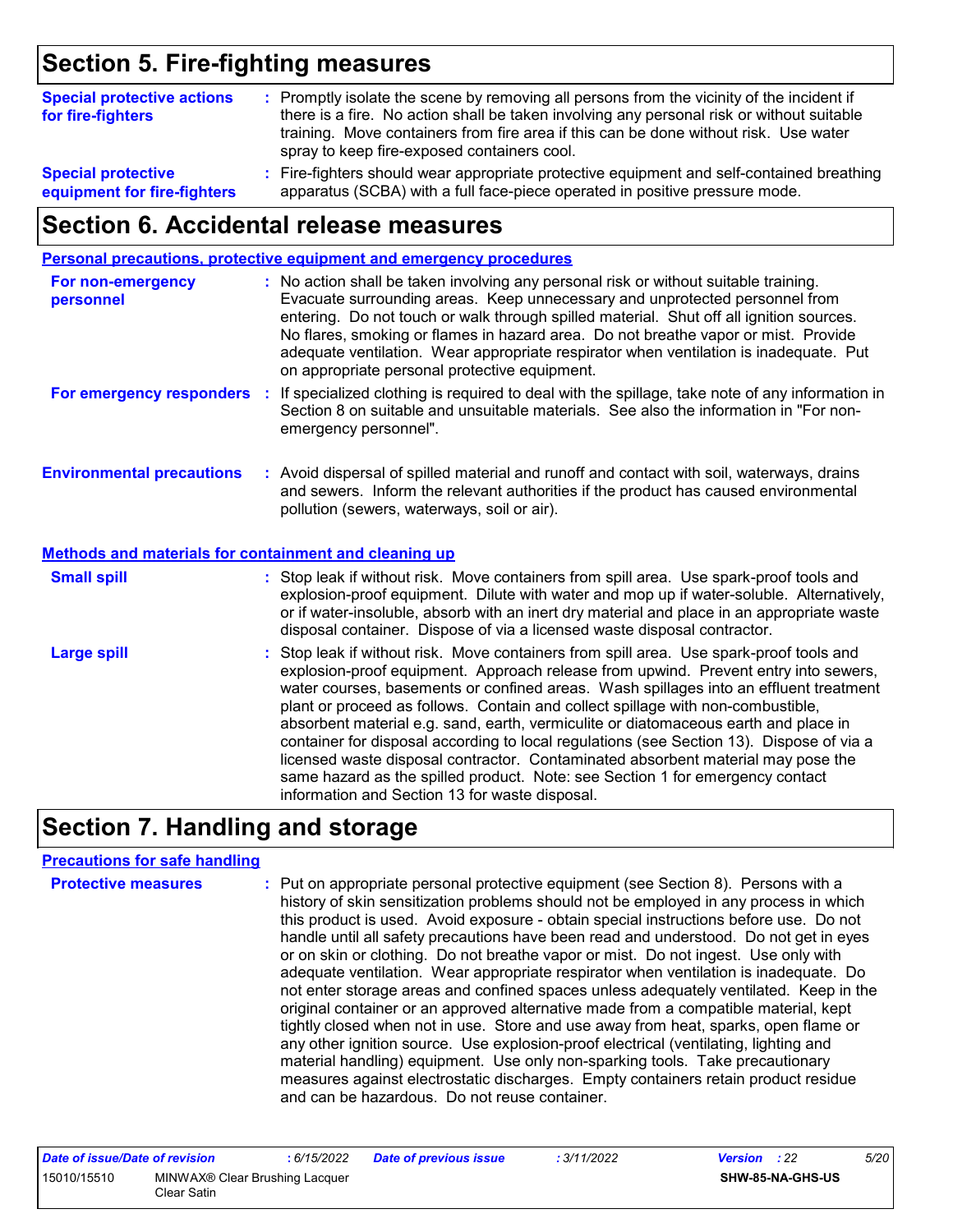## **Section 7. Handling and storage**

| <b>Advice on general</b><br>occupational hygiene                                 | : Eating, drinking and smoking should be prohibited in areas where this material is<br>handled, stored and processed. Workers should wash hands and face before eating,<br>drinking and smoking. Remove contaminated clothing and protective equipment before<br>entering eating areas. See also Section 8 for additional information on hygiene<br>measures.                                                                                                                                                                                                                                                                                                                                                      |
|----------------------------------------------------------------------------------|--------------------------------------------------------------------------------------------------------------------------------------------------------------------------------------------------------------------------------------------------------------------------------------------------------------------------------------------------------------------------------------------------------------------------------------------------------------------------------------------------------------------------------------------------------------------------------------------------------------------------------------------------------------------------------------------------------------------|
| <b>Conditions for safe storage,</b><br>including any<br><b>incompatibilities</b> | : Store in accordance with local regulations. Store in a segregated and approved area.<br>Store in original container protected from direct sunlight in a dry, cool and well-ventilated<br>area, away from incompatible materials (see Section 10) and food and drink. Store<br>locked up. Eliminate all ignition sources. Separate from oxidizing materials. Keep<br>container tightly closed and sealed until ready for use. Containers that have been<br>opened must be carefully resealed and kept upright to prevent leakage. Do not store in<br>unlabeled containers. Use appropriate containment to avoid environmental<br>contamination. See Section 10 for incompatible materials before handling or use. |

### **Section 8. Exposure controls/personal protection**

#### **Control parameters**

### **Occupational exposure limits (OSHA United States)**

| <b>Ingredient name</b>                                                                         | CAS#                          | <b>Exposure limits</b>                                                                                                                                                                                                                                                                                                                                                        |
|------------------------------------------------------------------------------------------------|-------------------------------|-------------------------------------------------------------------------------------------------------------------------------------------------------------------------------------------------------------------------------------------------------------------------------------------------------------------------------------------------------------------------------|
| 1-Butanol                                                                                      | $71-36-3$                     | ACGIH TLV (United States, 1/2021).<br>TWA: 20 ppm 8 hours.<br>NIOSH REL (United States, 10/2020).<br>Absorbed through skin.<br>CEIL: 50 ppm<br>CEIL: 150 mg/m <sup>3</sup><br>OSHA PEL (United States, 5/2018).<br>TWA: 100 ppm 8 hours.<br>TWA: $300 \text{ mg/m}^3$ 8 hours.                                                                                                |
| n-Butyl Acetate                                                                                | 123-86-4                      | NIOSH REL (United States, 10/2020).<br>TWA: 150 ppm 10 hours.<br>TWA: 710 mg/m <sup>3</sup> 10 hours.<br>STEL: 200 ppm 15 minutes.<br>STEL: 950 mg/m <sup>3</sup> 15 minutes.<br>OSHA PEL (United States, 5/2018).<br>TWA: 150 ppm 8 hours.<br>TWA: 710 mg/m <sup>3</sup> 8 hours.<br>ACGIH TLV (United States, 1/2021).<br>STEL: 150 ppm 15 minutes.<br>TWA: 50 ppm 8 hours. |
| Methyl n-Amyl Ketone                                                                           | 110-43-0                      | ACGIH TLV (United States, 1/2021).<br>TWA: 50 ppm 8 hours.<br>TWA: 233 mg/m <sup>3</sup> 8 hours.<br>NIOSH REL (United States, 10/2020).<br>TWA: 100 ppm 10 hours.<br>TWA: 465 mg/m <sup>3</sup> 10 hours.<br>OSHA PEL (United States, 5/2018).<br>TWA: 100 ppm 8 hours.<br>TWA: $465$ mg/m <sup>3</sup> 8 hours.                                                             |
| <b>Cellulose Nitrate</b><br>Di-isobutyl Ketone                                                 | 9004-70-0<br>108-83-8         | None.<br>ACGIH TLV (United States, 1/2021).<br>TWA: 25 ppm 8 hours.<br>TWA: $145 \text{ mg/m}^3$ 8 hours.<br>NIOSH REL (United States, 10/2020).<br>TWA: 25 ppm 10 hours.<br>TWA: 150 mg/m <sup>3</sup> 10 hours.                                                                                                                                                             |
| Date of issue/Date of revision<br>: 6/15/2022<br>15010/15510<br>MINWAX® Clear Brushing Lacquer | <b>Date of previous issue</b> | : 3/11/2022<br>6/20<br><b>Version</b> : 22<br>SHW-85-NA-GHS-US                                                                                                                                                                                                                                                                                                                |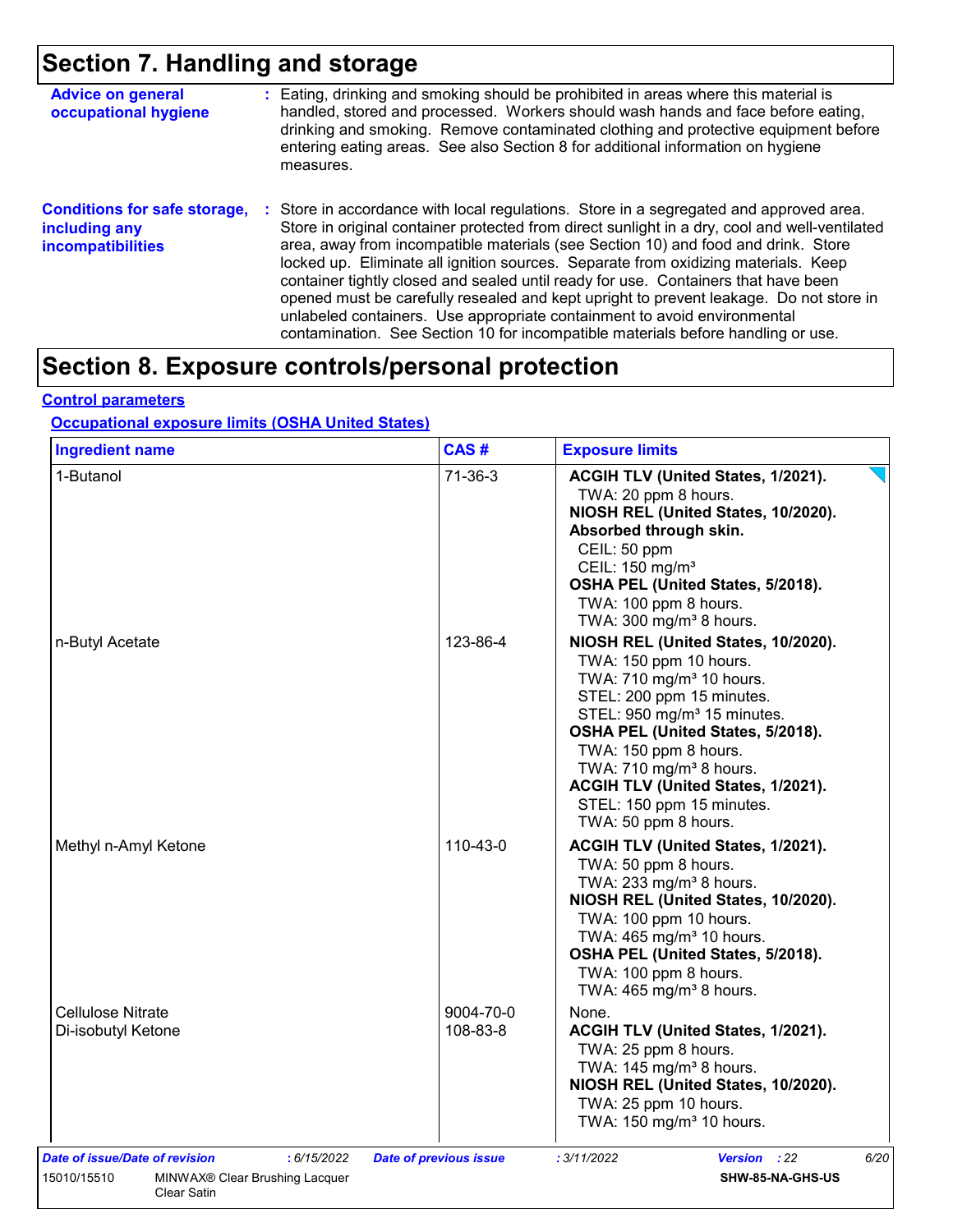|                                                  |                | OSHA PEL (United States, 5/2018).                                            |
|--------------------------------------------------|----------------|------------------------------------------------------------------------------|
|                                                  |                | TWA: 50 ppm 8 hours.                                                         |
|                                                  |                | TWA: 290 mg/m <sup>3</sup> 8 hours.                                          |
| Xylene, mixed isomers                            | 1330-20-7      | ACGIH TLV (United States, 1/2021).                                           |
|                                                  |                | TWA: 100 ppm 8 hours.                                                        |
|                                                  |                | TWA: 434 mg/m <sup>3</sup> 8 hours.                                          |
|                                                  |                | STEL: 150 ppm 15 minutes.                                                    |
|                                                  |                | STEL: 651 mg/m <sup>3</sup> 15 minutes.                                      |
|                                                  |                | OSHA PEL (United States, 5/2018).                                            |
|                                                  |                | TWA: 100 ppm 8 hours.                                                        |
|                                                  |                | TWA: 435 mg/m <sup>3</sup> 8 hours.                                          |
| Acetone                                          | 67-64-1        | ACGIH TLV (United States, 1/2021).                                           |
|                                                  |                | TWA: 250 ppm 8 hours.                                                        |
|                                                  |                | STEL: 500 ppm 15 minutes.                                                    |
|                                                  |                | NIOSH REL (United States, 10/2020).                                          |
|                                                  |                | TWA: 250 ppm 10 hours.                                                       |
|                                                  |                | TWA: 590 mg/m <sup>3</sup> 10 hours.                                         |
|                                                  |                | OSHA PEL (United States, 5/2018).                                            |
|                                                  |                | TWA: 1000 ppm 8 hours.                                                       |
|                                                  |                | TWA: 2400 mg/m <sup>3</sup> 8 hours.                                         |
| 2-Propanol                                       | 67-63-0        | ACGIH TLV (United States, 1/2021).                                           |
|                                                  |                | TWA: 200 ppm 8 hours.                                                        |
|                                                  |                | STEL: 400 ppm 15 minutes.                                                    |
|                                                  |                | NIOSH REL (United States, 10/2020).                                          |
|                                                  |                | TWA: 400 ppm 10 hours.                                                       |
|                                                  |                | TWA: 980 mg/m <sup>3</sup> 10 hours.                                         |
|                                                  |                | STEL: 500 ppm 15 minutes.                                                    |
|                                                  |                | STEL: 1225 mg/m <sup>3</sup> 15 minutes.                                     |
|                                                  |                | OSHA PEL (United States, 5/2018).                                            |
|                                                  |                | TWA: 400 ppm 8 hours.                                                        |
|                                                  |                | TWA: 980 mg/m <sup>3</sup> 8 hours.                                          |
| Ethylbenzene                                     | $100 - 41 - 4$ | ACGIH TLV (United States, 1/2021).                                           |
|                                                  |                | TWA: 20 ppm 8 hours.                                                         |
|                                                  |                | NIOSH REL (United States, 10/2020).                                          |
|                                                  |                | TWA: 100 ppm 10 hours.                                                       |
|                                                  |                | TWA: 435 mg/m <sup>3</sup> 10 hours.                                         |
|                                                  |                | STEL: 125 ppm 15 minutes.                                                    |
|                                                  |                | STEL: 545 mg/m <sup>3</sup> 15 minutes.<br>OSHA PEL (United States, 5/2018). |
|                                                  |                | TWA: 100 ppm 8 hours.                                                        |
|                                                  |                | TWA: 435 mg/m <sup>3</sup> 8 hours.                                          |
|                                                  | 19549-80-5     | None.                                                                        |
| 4,6-Dimethyl-2-heptanone<br><b>Epoxy Polymer</b> | 1675-54-3      | None.                                                                        |
| <b>Heavy Aliphatic Solvent</b>                   | 64742-82-1     | None.                                                                        |
|                                                  |                |                                                                              |

#### **Occupational exposure limits (Canada)**

| <b>Ingredient name</b>                                                   |  |               | CAS#                          | <b>Exposure limits</b>                                                                                                                                                                                                                                         |                     |      |
|--------------------------------------------------------------------------|--|---------------|-------------------------------|----------------------------------------------------------------------------------------------------------------------------------------------------------------------------------------------------------------------------------------------------------------|---------------------|------|
| Normal butyl alcohol                                                     |  | $71 - 36 - 3$ | $6/2021$ .<br>$C: 30$ ppm     | CA Alberta Provincial (Canada, 6/2018).<br>8 hrs OEL: 60 mg/m <sup>3</sup> 8 hours.<br>8 hrs OEL: 20 ppm 8 hours.<br><b>CA British Columbia Provincial (Canada,</b><br>TWA: 15 ppm 8 hours.<br>CA Ontario Provincial (Canada, 6/2019).<br>TWA: 20 ppm 8 hours. |                     |      |
| Date of issue/Date of revision                                           |  | :6/15/2022    | <b>Date of previous issue</b> | : 3/11/2022                                                                                                                                                                                                                                                    | <b>Version</b> : 22 | 7/20 |
| 15010/15510<br>MINWAX <sup>®</sup> Clear Brushing Lacquer<br>Clear Satin |  |               |                               | SHW-85-NA-GHS-US                                                                                                                                                                                                                                               |                     |      |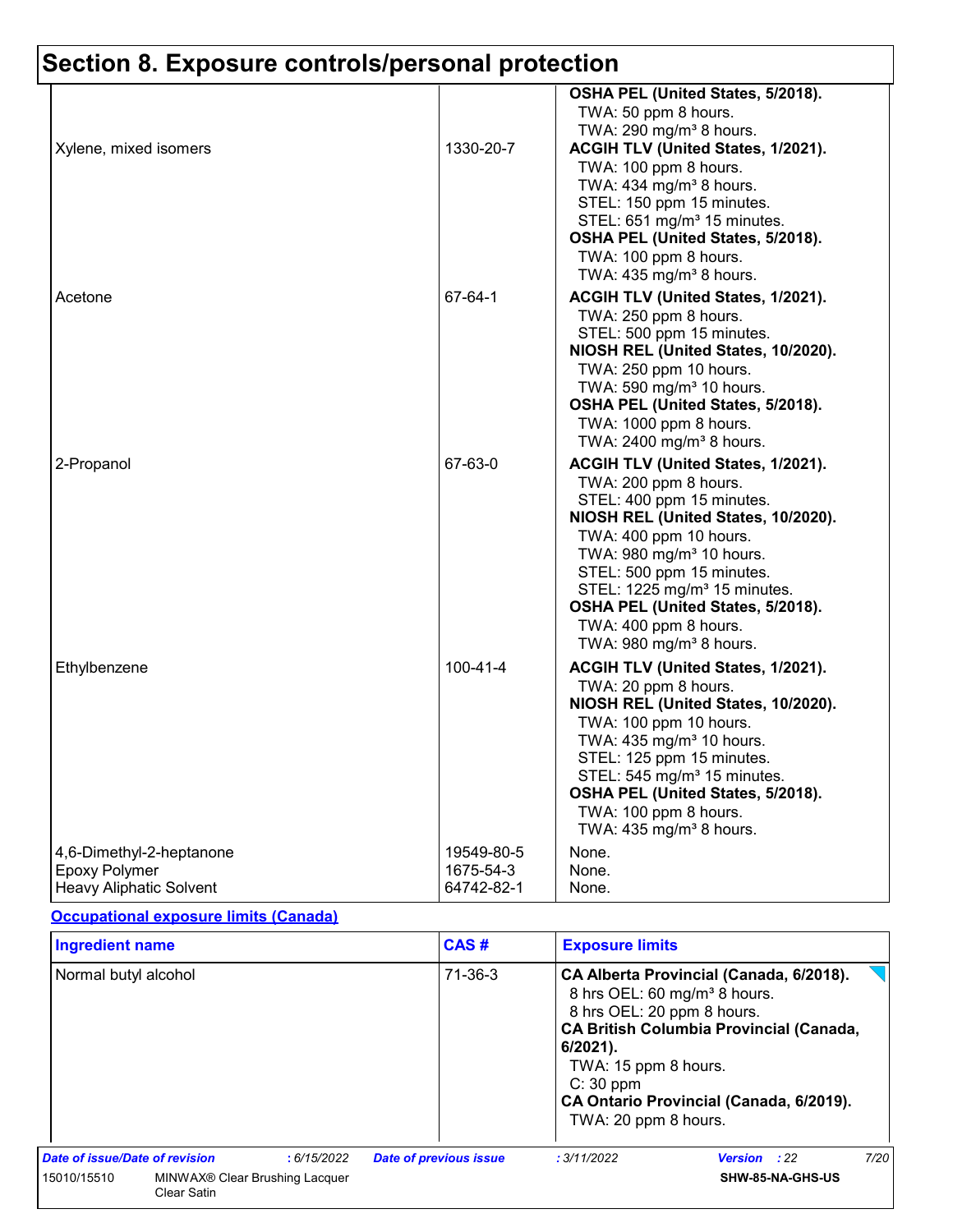| n-butyl acetate      | 123-86-4 | CA Quebec Provincial (Canada, 6/2021).<br>Absorbed through skin.<br>STEV: 50 ppm 15 minutes.<br>STEV: 152 mg/m <sup>3</sup> 15 minutes.<br><b>CA Saskatchewan Provincial (Canada,</b><br>7/2013).<br>STEL: 30 ppm 15 minutes.<br>TWA: 20 ppm 8 hours.<br>CA Alberta Provincial (Canada, 6/2018).<br>15 min OEL: 200 ppm 15 minutes.<br>15 min OEL: 950 mg/m <sup>3</sup> 15 minutes.<br>8 hrs OEL: 150 ppm 8 hours.<br>8 hrs OEL: 713 mg/m <sup>3</sup> 8 hours.<br><b>CA Saskatchewan Provincial (Canada,</b><br>7/2013).<br>STEL: 200 ppm 15 minutes.<br>TWA: 150 ppm 8 hours.<br>CA Ontario Provincial (Canada, 6/2019).<br>STEL: 150 ppm 15 minutes. |
|----------------------|----------|----------------------------------------------------------------------------------------------------------------------------------------------------------------------------------------------------------------------------------------------------------------------------------------------------------------------------------------------------------------------------------------------------------------------------------------------------------------------------------------------------------------------------------------------------------------------------------------------------------------------------------------------------------|
|                      |          | TWA: 50 ppm 8 hours.<br><b>CA British Columbia Provincial (Canada,</b><br>6/2021).<br>STEL: 150 ppm 15 minutes.<br>TWA: 50 ppm 8 hours.<br>CA Quebec Provincial (Canada, 6/2021).<br>STEV: 150 ppm 15 minutes.<br>TWAEV: 50 ppm 8 hours.                                                                                                                                                                                                                                                                                                                                                                                                                 |
| Methyl n-amyl ketone | 110-43-0 | CA Alberta Provincial (Canada, 6/2018).<br>8 hrs OEL: 233 mg/m <sup>3</sup> 8 hours.<br>8 hrs OEL: 50 ppm 8 hours.<br><b>CA British Columbia Provincial (Canada,</b><br>$6/2021$ ).<br>TWA: 50 ppm 8 hours.<br>CA Ontario Provincial (Canada, 6/2019).<br>TWA: 25 ppm 8 hours.<br>TWA: $115 \text{ mg/m}^3$ 8 hours.<br>CA Quebec Provincial (Canada, 6/2021).<br>TWAEV: 50 ppm 8 hours.<br>TWAEV: 233 mg/m <sup>3</sup> 8 hours.<br><b>CA Saskatchewan Provincial (Canada,</b><br>7/2013).<br>STEL: 60 ppm 15 minutes.<br>TWA: 50 ppm 8 hours.                                                                                                          |
| Diisobutyl ketone    | 108-83-8 | CA Alberta Provincial (Canada, 6/2018).<br>8 hrs OEL: 25 ppm 8 hours.<br>8 hrs OEL: 145 mg/m <sup>3</sup> 8 hours.<br><b>CA British Columbia Provincial (Canada,</b><br>$6/2021$ ).<br>TWA: 25 ppm 8 hours.<br>CA Ontario Provincial (Canada, 6/2019).<br>TWA: 25 ppm 8 hours.<br>CA Quebec Provincial (Canada, 6/2021).<br>TWAEV: 25 ppm 8 hours.<br>TWAEV: 145 mg/m <sup>3</sup> 8 hours.<br><b>CA Saskatchewan Provincial (Canada,</b><br>7/2013).<br>STEL: 30 ppm 15 minutes.                                                                                                                                                                        |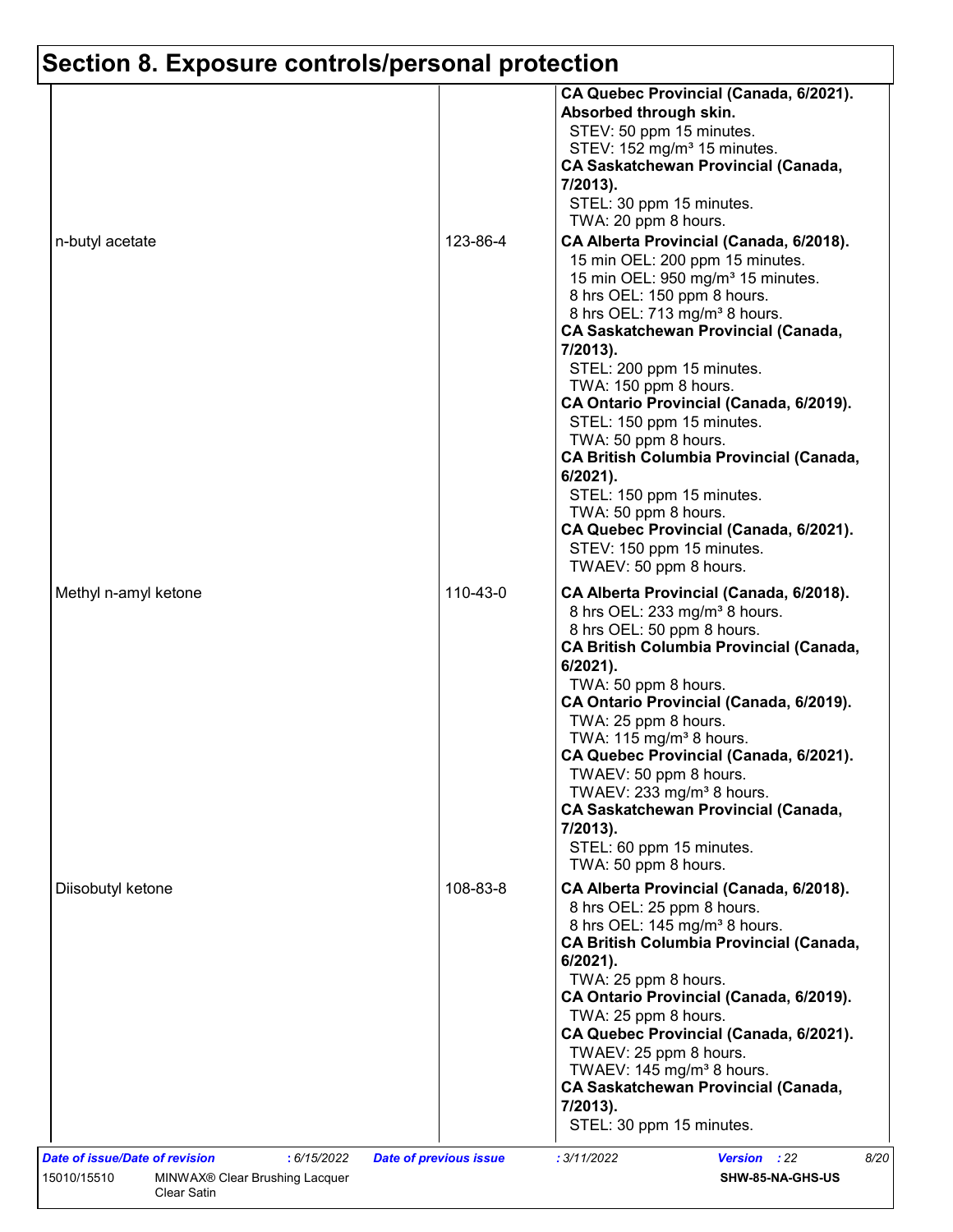|         | 8 hrs OEL: 100 ppm 8 hours.<br>15 min OEL: 651 mg/m <sup>3</sup> 15 minutes.<br>15 min OEL: 150 ppm 15 minutes.<br>8 hrs OEL: 434 mg/m <sup>3</sup> 8 hours.<br><b>CA British Columbia Provincial (Canada,</b><br>6/2021).<br>TWA: 100 ppm 8 hours.<br>STEL: 150 ppm 15 minutes.<br>CA Quebec Provincial (Canada, 6/2021).<br>TWAEV: 100 ppm 8 hours.<br>TWAEV: 434 mg/m <sup>3</sup> 8 hours.<br>STEV: 150 ppm 15 minutes.<br>STEV: 651 mg/m <sup>3</sup> 15 minutes.<br>CA Ontario Provincial (Canada, 6/2019).<br>STEL: 150 ppm 15 minutes.<br>TWA: 100 ppm 8 hours.<br><b>CA Saskatchewan Provincial (Canada,</b><br>7/2013).<br>STEL: 150 ppm 15 minutes.                                                                                                      |
|---------|---------------------------------------------------------------------------------------------------------------------------------------------------------------------------------------------------------------------------------------------------------------------------------------------------------------------------------------------------------------------------------------------------------------------------------------------------------------------------------------------------------------------------------------------------------------------------------------------------------------------------------------------------------------------------------------------------------------------------------------------------------------------|
| 67-64-1 | TWA: 100 ppm 8 hours.<br>CA Alberta Provincial (Canada, 6/2018).<br>8 hrs OEL: 1200 mg/m <sup>3</sup> 8 hours.<br>15 min OEL: 1800 mg/m <sup>3</sup> 15 minutes.<br>8 hrs OEL: 500 ppm 8 hours.<br>15 min OEL: 750 ppm 15 minutes.<br><b>CA British Columbia Provincial (Canada,</b><br>$6/2021$ ).<br>TWA: 250 ppm 8 hours.<br>STEL: 500 ppm 15 minutes.<br>CA Ontario Provincial (Canada, 6/2019).<br>TWA: 250 ppm 8 hours.<br>STEL: 500 ppm 15 minutes.<br>CA Quebec Provincial (Canada, 6/2021).<br>TWAEV: 500 ppm 8 hours.<br>TWAEV: 1190 mg/m <sup>3</sup> 8 hours.<br>STEV: 1000 ppm 15 minutes.<br>STEV: 2380 mg/m <sup>3</sup> 15 minutes.<br><b>CA Saskatchewan Provincial (Canada,</b><br>7/2013).<br>STEL: 750 ppm 15 minutes.<br>TWA: 500 ppm 8 hours. |
| 67-63-0 | CA Alberta Provincial (Canada, 6/2018).<br>15 min OEL: 984 mg/m <sup>3</sup> 15 minutes.<br>8 hrs OEL: 200 ppm 8 hours.<br>15 min OEL: 400 ppm 15 minutes.<br>8 hrs OEL: 492 mg/m <sup>3</sup> 8 hours.<br><b>CA British Columbia Provincial (Canada,</b><br>6/2021).<br>TWA: 200 ppm 8 hours.<br>STEL: 400 ppm 15 minutes.<br>CA Ontario Provincial (Canada, 6/2019).<br>TWA: 200 ppm 8 hours.<br>STEL: 400 ppm 15 minutes.<br>CA Quebec Provincial (Canada, 6/2021).<br>TWAEV: 400 ppm 8 hours.                                                                                                                                                                                                                                                                   |
|         |                                                                                                                                                                                                                                                                                                                                                                                                                                                                                                                                                                                                                                                                                                                                                                     |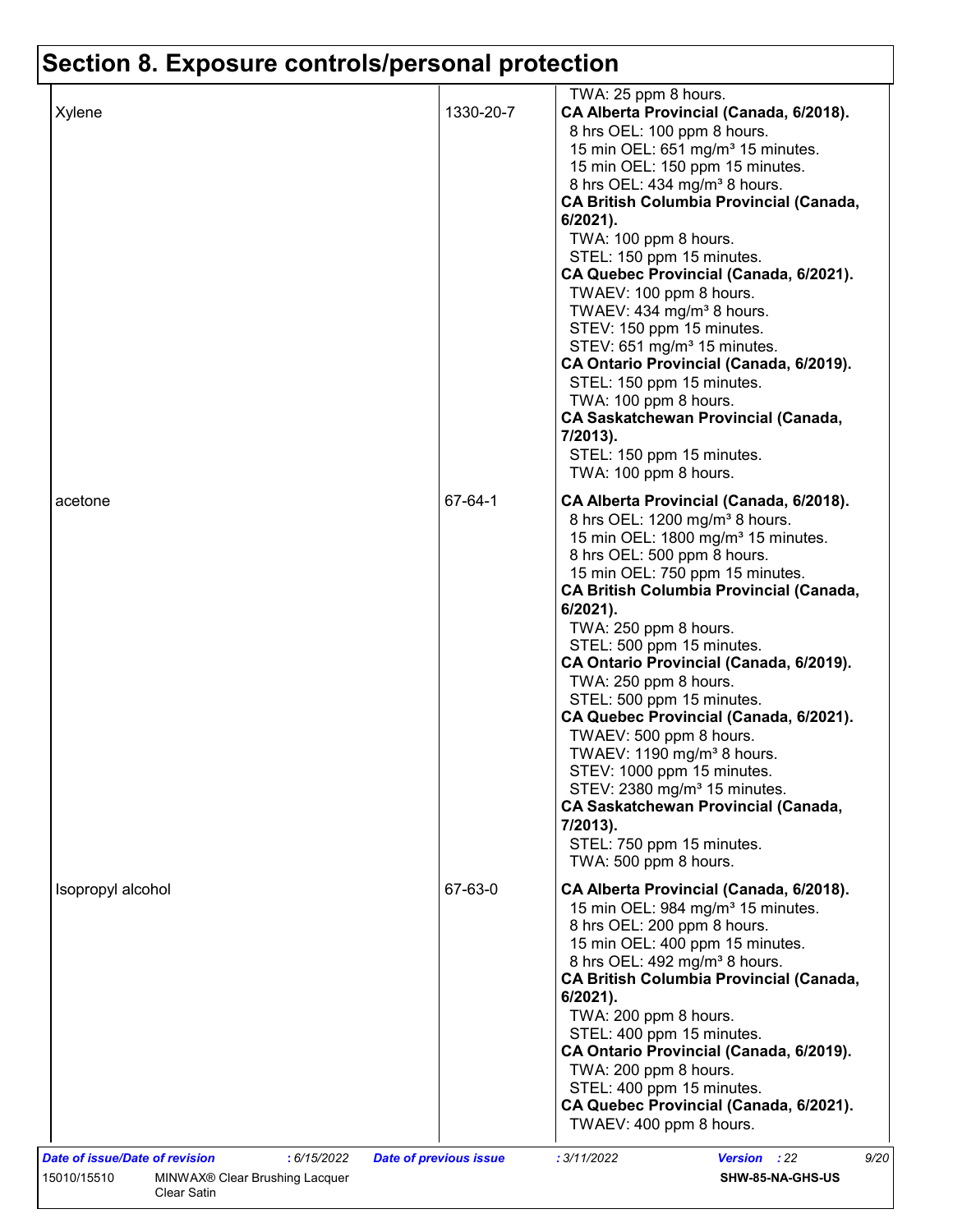|              |          | TWAEV: 983 mg/m <sup>3</sup> 8 hours.<br>STEV: 500 ppm 15 minutes.<br>STEV: 1230 mg/m <sup>3</sup> 15 minutes.<br><b>CA Saskatchewan Provincial (Canada,</b><br>7/2013).<br>STEL: 400 ppm 15 minutes.<br>TWA: 200 ppm 8 hours.                                                                                                                                                                                                                                                                                                                             |
|--------------|----------|------------------------------------------------------------------------------------------------------------------------------------------------------------------------------------------------------------------------------------------------------------------------------------------------------------------------------------------------------------------------------------------------------------------------------------------------------------------------------------------------------------------------------------------------------------|
| Ethylbenzene | 100-41-4 | CA Alberta Provincial (Canada, 6/2018).<br>8 hrs OEL: 100 ppm 8 hours.<br>8 hrs OEL: 434 mg/m <sup>3</sup> 8 hours.<br>15 min OEL: 543 mg/m <sup>3</sup> 15 minutes.<br>15 min OEL: 125 ppm 15 minutes.<br><b>CA British Columbia Provincial (Canada,</b><br>$6/2021$ ).<br>TWA: 20 ppm 8 hours.<br>CA Ontario Provincial (Canada, 6/2019).<br>TWA: 20 ppm 8 hours.<br>CA Quebec Provincial (Canada, 6/2021).<br>TWAEV: 20 ppm 8 hours.<br><b>CA Saskatchewan Provincial (Canada,</b><br>$7/2013$ ).<br>STEL: 125 ppm 15 minutes.<br>TWA: 100 ppm 8 hours. |

#### **Occupational exposure limits (Mexico)**

|                       | CAS#      | <b>Exposure limits</b>                                                                    |
|-----------------------|-----------|-------------------------------------------------------------------------------------------|
| 1-Butanol             | 71-36-3   | NOM-010-STPS-2014 (Mexico, 4/2016).<br>Absorbed through skin.<br>TWA: 20 ppm 8 hours.     |
| n-Butyl Acetate       | 123-86-4  | NOM-010-STPS-2014 (Mexico, 4/2016).<br>TWA: 150 ppm 8 hours.<br>STEL: 200 ppm 15 minutes. |
| Methyl n-Amyl Ketone  | 110-43-0  | NOM-010-STPS-2014 (Mexico, 4/2016).<br>TWA: 50 ppm 8 hours.                               |
| Di-isobutyl Ketone    | 108-83-8  | NOM-010-STPS-2014 (Mexico, 4/2016).<br>TWA: 25 ppm 8 hours.                               |
| Xylene, mixed isomers | 1330-20-7 | NOM-010-STPS-2014 (Mexico, 4/2016).<br>STEL: 150 ppm 15 minutes.<br>TWA: 100 ppm 8 hours. |
| Acetone               | 67-64-1   | NOM-010-STPS-2014 (Mexico, 4/2016).<br>TWA: 500 ppm 8 hours.<br>STEL: 750 ppm 15 minutes. |
| 2-Propanol            | 67-63-0   | NOM-010-STPS-2014 (Mexico, 4/2016).<br>TWA: 200 ppm 8 hours.<br>STEL: 400 ppm 15 minutes. |
| Ethylbenzene          | 100-41-4  | NOM-010-STPS-2014 (Mexico, 4/2016).<br>TWA: 20 ppm 8 hours.                               |

#### **Appropriate engineering controls**

**:** Use only with adequate ventilation. Use process enclosures, local exhaust ventilation or other engineering controls to keep worker exposure to airborne contaminants below any recommended or statutory limits. The engineering controls also need to keep gas, vapor or dust concentrations below any lower explosive limits. Use explosion-proof ventilation equipment.

#### **Environmental exposure controls**

**:**

| Date of issue/Date of revision |                                               | : 6/15/2022 | <b>Date of previous issue</b> | : 3/11/2022 | <b>Version</b> : 22 |                         | 10/20 |
|--------------------------------|-----------------------------------------------|-------------|-------------------------------|-------------|---------------------|-------------------------|-------|
| 15010/15510                    | MINWAX® Clear Brushing Lacquer<br>Clear Satin |             |                               |             |                     | <b>SHW-85-NA-GHS-US</b> |       |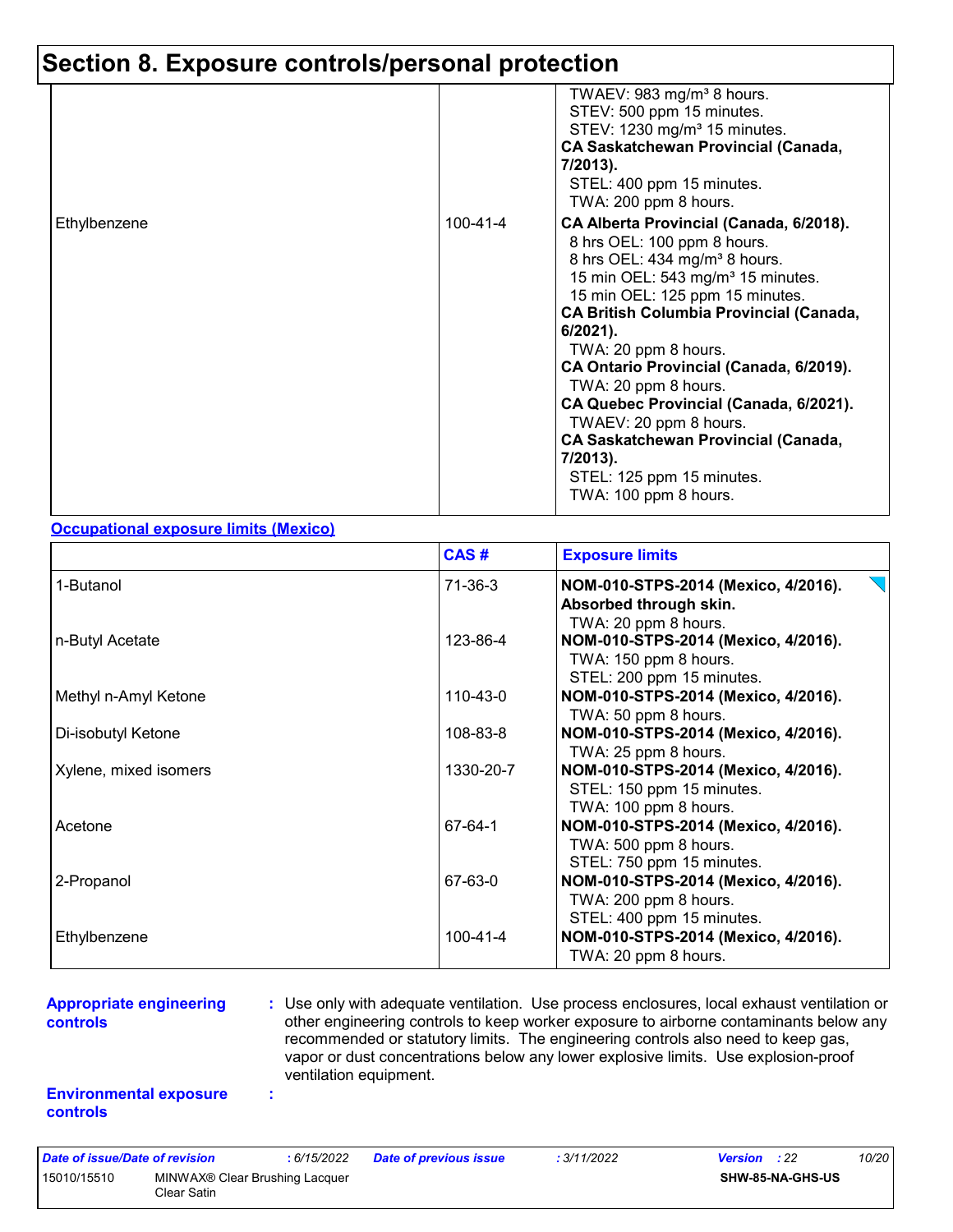Emissions from ventilation or work process equipment should be checked to ensure they comply with the requirements of environmental protection legislation. In some cases, fume scrubbers, filters or engineering modifications to the process equipment will be necessary to reduce emissions to acceptable levels.

| <b>Individual protection measures</b> |    |                                                                                                                                                                                                                                                                                                                                                                                                                                                                                                                                                                                                                        |
|---------------------------------------|----|------------------------------------------------------------------------------------------------------------------------------------------------------------------------------------------------------------------------------------------------------------------------------------------------------------------------------------------------------------------------------------------------------------------------------------------------------------------------------------------------------------------------------------------------------------------------------------------------------------------------|
| <b>Hygiene measures</b>               |    | Wash hands, forearms and face thoroughly after handling chemical products, before<br>eating, smoking and using the lavatory and at the end of the working period.<br>Appropriate techniques should be used to remove potentially contaminated clothing.<br>Contaminated work clothing should not be allowed out of the workplace. Wash<br>contaminated clothing before reusing. Ensure that eyewash stations and safety<br>showers are close to the workstation location.                                                                                                                                              |
| <b>Eye/face protection</b>            |    | : Safety eyewear complying with an approved standard should be used when a risk<br>assessment indicates this is necessary to avoid exposure to liquid splashes, mists,<br>gases or dusts. If contact is possible, the following protection should be worn, unless<br>the assessment indicates a higher degree of protection: chemical splash goggles and/<br>or face shield. If inhalation hazards exist, a full-face respirator may be required instead.                                                                                                                                                              |
| <b>Skin protection</b>                |    |                                                                                                                                                                                                                                                                                                                                                                                                                                                                                                                                                                                                                        |
| <b>Hand protection</b>                |    | : Chemical-resistant, impervious gloves complying with an approved standard should be<br>worn at all times when handling chemical products if a risk assessment indicates this is<br>necessary. Considering the parameters specified by the glove manufacturer, check<br>during use that the gloves are still retaining their protective properties. It should be<br>noted that the time to breakthrough for any glove material may be different for different<br>glove manufacturers. In the case of mixtures, consisting of several substances, the<br>protection time of the gloves cannot be accurately estimated. |
| <b>Body protection</b>                |    | : Personal protective equipment for the body should be selected based on the task being<br>performed and the risks involved and should be approved by a specialist before<br>handling this product. When there is a risk of ignition from static electricity, wear anti-<br>static protective clothing. For the greatest protection from static discharges, clothing<br>should include anti-static overalls, boots and gloves.                                                                                                                                                                                         |
| <b>Other skin protection</b>          |    | : Appropriate footwear and any additional skin protection measures should be selected<br>based on the task being performed and the risks involved and should be approved by a<br>specialist before handling this product.                                                                                                                                                                                                                                                                                                                                                                                              |
| <b>Respiratory protection</b>         | ÷. | Based on the hazard and potential for exposure, select a respirator that meets the<br>appropriate standard or certification. Respirators must be used according to a<br>respiratory protection program to ensure proper fitting, training, and other important<br>aspects of use.                                                                                                                                                                                                                                                                                                                                      |

### **Section 9. Physical and chemical properties**

The conditions of measurement of all properties are at standard temperature and pressure unless otherwise indicated.

| <b>Appearance</b>                                                 |                                                                             |
|-------------------------------------------------------------------|-----------------------------------------------------------------------------|
| <b>Physical state</b>                                             | : Liquid.                                                                   |
| <b>Color</b>                                                      | : Not available.                                                            |
| Odor                                                              | : Not available.                                                            |
| <b>Odor threshold</b>                                             | $\cdot$ Not available.                                                      |
| pH                                                                | : Not applicable.                                                           |
| <b>Melting point/freezing point</b>                               | Not available.<br>÷.                                                        |
| <b>Boiling point, initial boiling</b><br>point, and boiling range | : $55^{\circ}$ C (131 $^{\circ}$ F)                                         |
| <b>Flash point</b>                                                | : Closed cup: $9^{\circ}$ C (48.2 $^{\circ}$ F) [Pensky-Martens Closed Cup] |
| <b>Evaporation rate</b>                                           | $\div$ 5.6 (butyl acetate = 1)                                              |
| <b>Flammability</b>                                               | : Not available.                                                            |

| Date of issue/Date of revision |             | : 6/15/2022                                | <b>Date of previous issue</b> | : 3/11/2022 | <b>Version</b> : 22 | 11/20 |
|--------------------------------|-------------|--------------------------------------------|-------------------------------|-------------|---------------------|-------|
| 15010/15510                    | Clear Satin | MINWAX <sup>®</sup> Clear Brushing Lacquer |                               |             | SHW-85-NA-GHS-US    |       |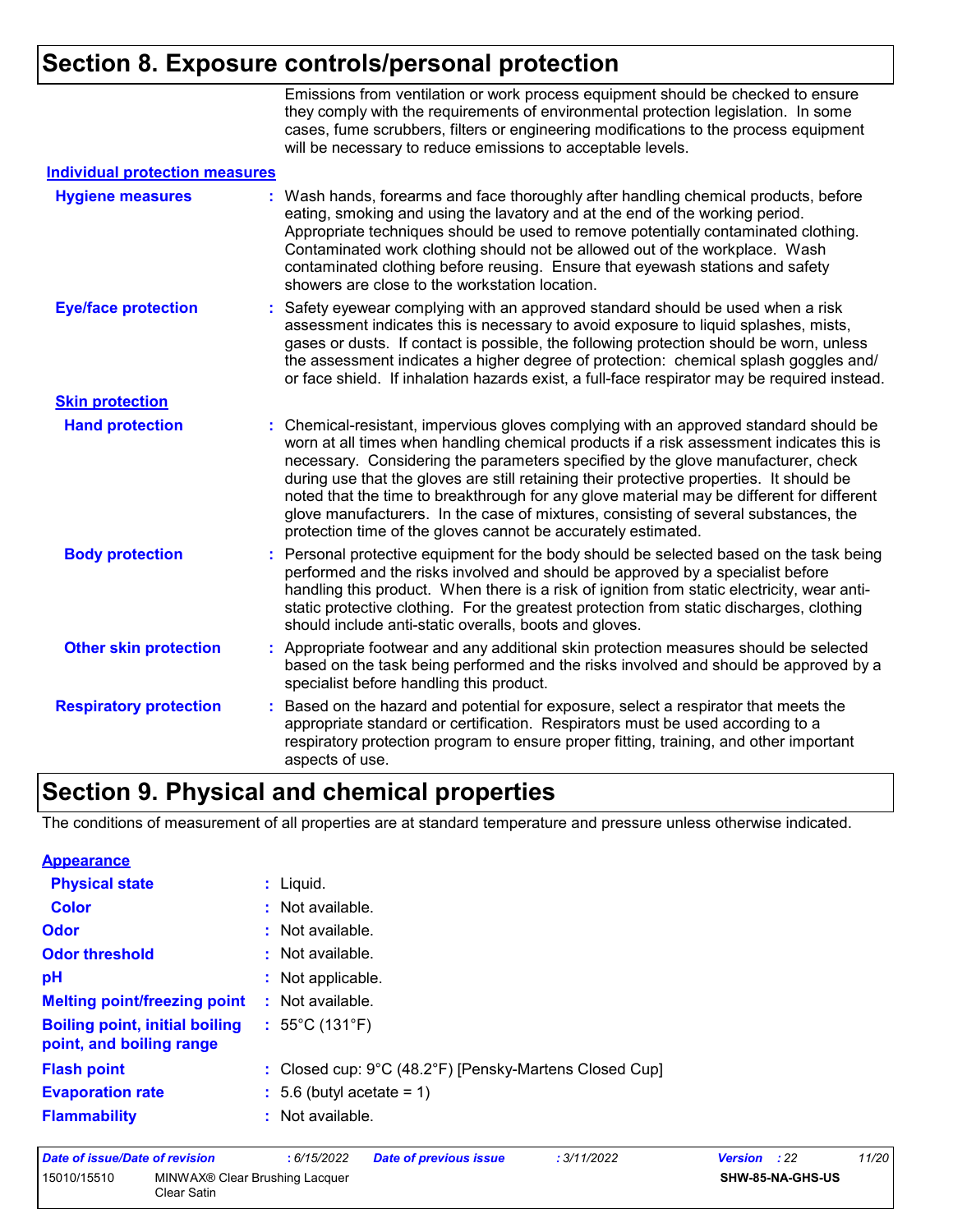### **Section 9. Physical and chemical properties**

| Lower and upper explosion<br>limit/flammability limit | : Lower: $0.8\%$<br>Upper: 12.8%                                 |
|-------------------------------------------------------|------------------------------------------------------------------|
| <b>Vapor pressure</b>                                 | : 24 kPa $(180 \text{ mm Hg})$                                   |
| <b>Relative vapor density</b>                         | : 2 [Air = 1]                                                    |
| <b>Relative density</b>                               | : 0.91                                                           |
| <b>Solubility</b>                                     | : Not available.                                                 |
| <b>Partition coefficient: n-</b><br>octanol/water     | : Not applicable.                                                |
| <b>Auto-ignition temperature</b>                      | : Not available.                                                 |
| <b>Decomposition temperature</b>                      | $:$ Not available.                                               |
| <b>Viscosity</b>                                      | : Kinematic (40°C (104°F)): >20.5 mm <sup>2</sup> /s (>20.5 cSt) |
| <b>Molecular weight</b>                               | Not applicable.                                                  |
| <b>Aerosol product</b>                                |                                                                  |
| <b>Heat of combustion</b>                             | : $26.721$ kJ/g                                                  |

### **Section 10. Stability and reactivity**

| <b>Reactivity</b>                                   | : No specific test data related to reactivity available for this product or its ingredients.                                                                                                                                               |
|-----------------------------------------------------|--------------------------------------------------------------------------------------------------------------------------------------------------------------------------------------------------------------------------------------------|
| <b>Chemical stability</b>                           | : The product is stable.                                                                                                                                                                                                                   |
| <b>Possibility of hazardous</b><br><b>reactions</b> | : Under normal conditions of storage and use, hazardous reactions will not occur.                                                                                                                                                          |
| <b>Conditions to avoid</b>                          | : Avoid all possible sources of ignition (spark or flame). Do not pressurize, cut, weld,<br>braze, solder, drill, grind or expose containers to heat or sources of ignition. Do not<br>allow vapor to accumulate in low or confined areas. |
| <b>Incompatible materials</b>                       | : Reactive or incompatible with the following materials:<br>oxidizing materials                                                                                                                                                            |
| <b>Hazardous decomposition</b><br>products          | : Under normal conditions of storage and use, hazardous decomposition products should<br>not be produced.                                                                                                                                  |

### **Section 11. Toxicological information**

#### **Information on toxicological effects**

Clear Satin

#### **Acute toxicity**

| <b>Product/ingredient name</b>                | <b>Result</b>                                | <b>Species</b> | <b>Dose</b>             | <b>Exposure</b>                |
|-----------------------------------------------|----------------------------------------------|----------------|-------------------------|--------------------------------|
| 1-Butanol                                     | <b>LC50 Inhalation Vapor</b>                 | Rat            | 24000 mg/m <sup>3</sup> | 4 hours                        |
|                                               | LD50 Dermal                                  | Rabbit         | 3400 mg/kg              |                                |
|                                               | LD50 Oral                                    | Rat            | 790 mg/kg               |                                |
| n-Butyl Acetate                               | LD50 Dermal                                  | Rabbit         | >17600 mg/kg            |                                |
|                                               | LD50 Oral                                    | Rat            | 10768 mg/kg             |                                |
| Methyl n-Amyl Ketone                          | LD50 Oral                                    | Rat            | 1600 mg/kg              |                                |
| <b>Cellulose Nitrate</b>                      | LD50 Oral                                    | Rat            | $>5$ g/kg               |                                |
| Di-isobutyl Ketone                            | LD50 Dermal                                  | Rabbit         | 16120 mg/kg             |                                |
|                                               | LD50 Oral                                    | Rat            | 5750 mg/kg              |                                |
| Xylene, mixed isomers                         | <b>LC50 Inhalation Gas.</b>                  | Rat            | 6700 ppm                | 4 hours                        |
|                                               | LD50 Oral                                    | Rat            | 4300 mg/kg              |                                |
| Acetone                                       | LD50 Oral                                    | Rat            | 5800 mg/kg              |                                |
| 2-Propanol                                    | LD50 Dermal                                  | Rabbit         | 12800 mg/kg             |                                |
| <b>Date of issue/Date of revision</b>         | : 6/15/2022<br><b>Date of previous issue</b> | : 3/11/2022    |                         | 12/20<br>:22<br><b>Version</b> |
| MINWAX® Clear Brushing Lacquer<br>15010/15510 |                                              |                |                         | SHW-85-NA-GHS-US               |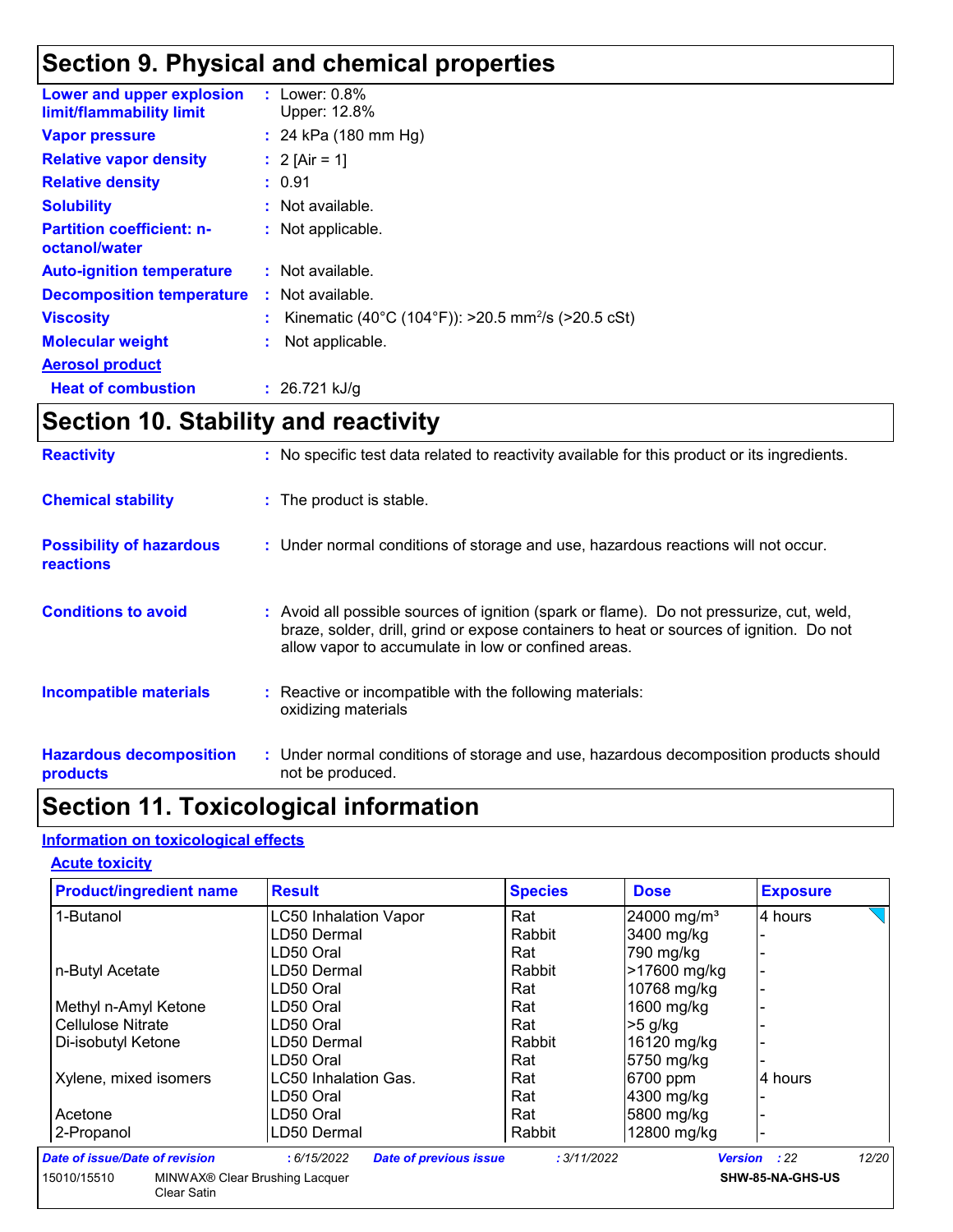|                      | LD50 Oral   | Rat    | 5000 mg/kg  |  |
|----------------------|-------------|--------|-------------|--|
| l Ethvlbenzene       | LD50 Dermal | Rabbit | -5000 mg/kg |  |
|                      | LD50 Oral   | Rat    | 3500 mg/kg  |  |
| <b>Epoxy Polymer</b> | LD50 Dermal | Rabbit | 20 g/kg     |  |

#### **Irritation/Corrosion** 1-Butanol **Eyes - Severe irritant** Rabbit |- 24 hours 2 mg - Eyes - Severe irritant Rabbit - 0.005 Ml - Skin - Moderate irritant mg<br>100 ma n-Butyl Acetate Eyes - Moderate irritant Rabbit - 100 mg - Skin - Moderate irritant mg - Methyl n-Amyl Ketone  $\vert$ Skin - Mild irritant  $\vert$ Rabbit  $\vert$  - 24 hours 14 mg - Di-isobutyl Ketone Eyes - Mild irritant Human - 15 minutes 25 ppm - Eyes - Mild irritant  $\vert$  Rabbit  $\vert$  -  $\vert$  -  $\vert$  500 mg Skin - Mild irritant  $\vert$ Rabbit  $\vert$  -  $\vert$  24 hours 10 mg - Skin - Mild irritant  $|R$ Rabbit  $|$  -  $|$  500 mg  $X$ ylene, mixed isomers  $\qquad$  Eyes - Mild irritant  $\qquad$  Rabbit  $\qquad$  - 87 mg Eyes - Severe irritant Rabbit - 24 hours 5 mg - Skin - Mild irritant - Rat - Rat - 8 hours 60 uL Skin - Moderate irritant | Rabbit | - | 24 hours 500 mg<br>100 % - Skin - Moderate irritant - 1 Rabbit Acetone Eyes - Mild irritant Human - 186300 ppm - Eyes - Mild irritant Rabbit - 10 uL - Eyes - Moderate irritant  $\begin{array}{|c|c|c|c|c|c|}\n\hline\n\end{array}$  Rabbit  $\begin{array}{|c|c|c|c|c|c|c|c|}\n\hline\n\end{array}$  24 hours 20 mg<br>20 mg - Eyes - Severe irritant | Rabbit Skin - Mild irritant  $\vert$  Rabbit  $\vert$  -  $\vert$  24 hours 500 mg - Skin - Mild irritant - Rabbit - 1. 1395 mg 2-Propanol Eyes - Moderate irritant Rabbit - 24 hours 100 mg - Eyes - Moderate irritant | Rabbit | - 10 mg Eyes - Severe irritant | Rabbit | - 100 mg Skin - Mild irritant  $\vert$ Rabbit  $\vert$  -  $\vert$  500 mg Ethylbenzene Eyes - Severe irritant Rabbit - 500 mg - Skin - Mild irritant  $\vert$  Rabbit  $\vert$  -  $\vert$  24 hours 15 mg - Epoxy Polymer **Exercity** Experiment Exercise irritant Rabbit  $\vert$  - 24 hours 2 mg - Skin - Mild irritant  $\vert$  Rabbit  $\vert$  -  $\vert$  - 500 mg **Product/ingredient name** Result **Result All Species** Score **Exposure** Observation **Species**

#### **Sensitization**

Not available.

#### **Mutagenicity**

Not available.

#### **Carcinogenicity**

Not available.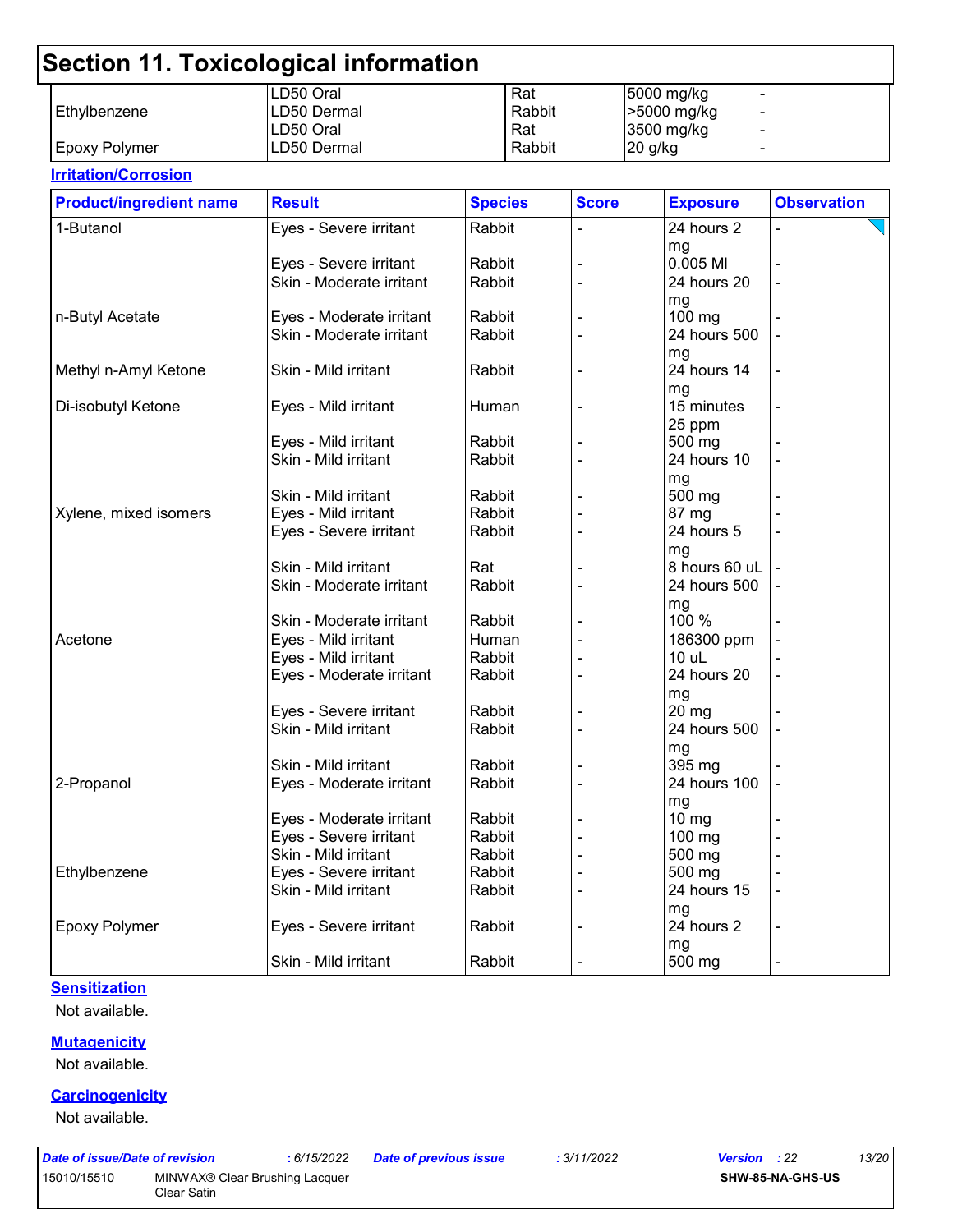| <b>Classification</b> |
|-----------------------|
|-----------------------|

| <b>Product/ingredient name</b> | <b>OSHA</b> | <b>IARC</b> | <b>NTP</b> |
|--------------------------------|-------------|-------------|------------|
| Xylene, mixed isomers          |             |             |            |
| 2-Propanol                     |             |             |            |
| Ethylbenzene                   |             | 2Β          |            |
| <b>Epoxy Polymer</b>           |             |             |            |

#### **Reproductive toxicity**

Not available.

#### **Teratogenicity**

Not available.

#### **Specific target organ toxicity (single exposure)**

| <b>Name</b>                    | <b>Category</b> | <b>Route of</b><br>exposure | <b>Target organs</b>            |
|--------------------------------|-----------------|-----------------------------|---------------------------------|
| 1-Butanol                      | Category 3      |                             | Respiratory tract<br>irritation |
|                                | Category 3      |                             | Narcotic effects                |
| n-Butyl Acetate                | Category 3      |                             | Narcotic effects                |
| Methyl n-Amyl Ketone           | Category 3      |                             | Respiratory tract<br>irritation |
|                                | Category 3      |                             | Narcotic effects                |
| Di-isobutyl Ketone             | Category 3      |                             | Respiratory tract<br>irritation |
| Xylene, mixed isomers          | Category 3      |                             | Respiratory tract<br>irritation |
| Acetone                        | Category 3      |                             | Respiratory tract<br>irritation |
|                                | Category 3      |                             | Narcotic effects                |
| 2-Propanol                     | Category 3      |                             | Narcotic effects                |
| Ethylbenzene                   | Category 3      |                             | Respiratory tract<br>irritation |
|                                | Category 3      |                             | Narcotic effects                |
| 4,6-Dimethyl-2-heptanone       | Category 3      |                             | Respiratory tract<br>irritation |
| <b>Heavy Aliphatic Solvent</b> | Category 3      |                             | Respiratory tract<br>irritation |
|                                | Category 3      |                             | Narcotic effects                |

#### **Specific target organ toxicity (repeated exposure)**

| <b>Name</b>             | <b>Category</b> | <b>Route of</b><br>exposure | <b>Target organs</b> |
|-------------------------|-----------------|-----------------------------|----------------------|
| 1-Butanol               | Category 2      |                             |                      |
| Methyl n-Amyl Ketone    | Category 2      |                             |                      |
| Xylene, mixed isomers   | Category 2      |                             |                      |
| Acetone                 | Category 2      |                             |                      |
| Ethylbenzene            | Category 2      |                             |                      |
| Heavy Aliphatic Solvent | Category 1      |                             | central nervous      |
|                         |                 |                             | system (CNS)         |

#### **Aspiration hazard**

| <b>Name</b>             | <b>Result</b>                         |
|-------------------------|---------------------------------------|
| Xylene, mixed isomers   | <b>ASPIRATION HAZARD - Category 1</b> |
| Ethylbenzene            | <b>ASPIRATION HAZARD - Category 1</b> |
| Heavy Aliphatic Solvent | <b>ASPIRATION HAZARD - Category 1</b> |

Clear Satin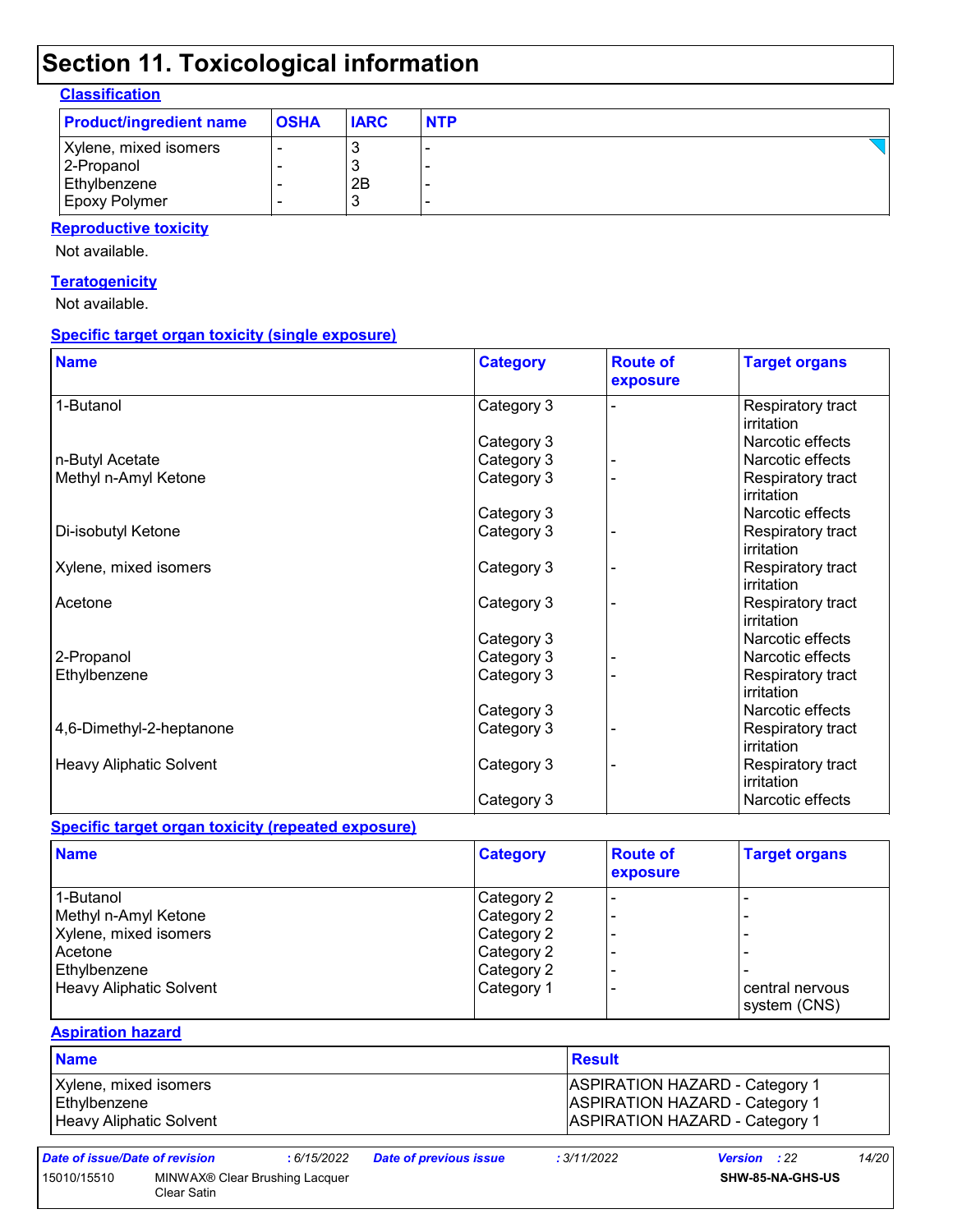| Information on the likely<br>routes of exposure             | : Not available.                                                                                                                                                                          |
|-------------------------------------------------------------|-------------------------------------------------------------------------------------------------------------------------------------------------------------------------------------------|
| <b>Potential acute health effects</b>                       |                                                                                                                                                                                           |
| <b>Eye contact</b>                                          | : Causes serious eye damage.                                                                                                                                                              |
| <b>Inhalation</b>                                           | Can cause central nervous system (CNS) depression. May cause drowsiness or<br>dizziness. May cause respiratory irritation.                                                                |
| <b>Skin contact</b>                                         | : Causes skin irritation. May cause an allergic skin reaction.                                                                                                                            |
| <b>Ingestion</b>                                            | : Can cause central nervous system (CNS) depression.                                                                                                                                      |
|                                                             | Symptoms related to the physical, chemical and toxicological characteristics                                                                                                              |
| <b>Eye contact</b>                                          | : Adverse symptoms may include the following:<br>pain<br>watering<br>redness                                                                                                              |
| <b>Inhalation</b>                                           | : Adverse symptoms may include the following:<br>respiratory tract irritation<br>coughing<br>nausea or vomiting<br>headache<br>drowsiness/fatigue<br>dizziness/vertigo<br>unconsciousness |
| <b>Skin contact</b>                                         | : Adverse symptoms may include the following:<br>pain or irritation<br>redness<br>blistering may occur                                                                                    |
| <b>Ingestion</b>                                            | : Adverse symptoms may include the following:<br>stomach pains                                                                                                                            |
|                                                             | Delayed and immediate effects and also chronic effects from short and long term exposure                                                                                                  |
| <b>Short term exposure</b>                                  |                                                                                                                                                                                           |
| <b>Potential immediate</b><br>effects                       | : Not available.                                                                                                                                                                          |
| <b>Potential delayed effects</b>                            | : Not available.                                                                                                                                                                          |
| Long term exposure<br><b>Potential immediate</b><br>effects | : Not available.                                                                                                                                                                          |
| <b>Potential delayed effects</b>                            | : Not available.                                                                                                                                                                          |
| <b>Potential chronic health effects</b><br>Not available.   |                                                                                                                                                                                           |
| <b>General</b>                                              | May cause damage to organs through prolonged or repeated exposure. Once<br>sensitized, a severe allergic reaction may occur when subsequently exposed to very low<br>levels.              |
| <b>Carcinogenicity</b>                                      | Suspected of causing cancer. Risk of cancer depends on duration and level of<br>exposure.                                                                                                 |
| <b>Mutagenicity</b>                                         | : No known significant effects or critical hazards.                                                                                                                                       |
| <b>Teratogenicity</b>                                       | : No known significant effects or critical hazards.                                                                                                                                       |
| <b>Developmental effects</b>                                | : No known significant effects or critical hazards.                                                                                                                                       |
| <b>Fertility effects</b>                                    | : No known significant effects or critical hazards.                                                                                                                                       |
|                                                             |                                                                                                                                                                                           |

*Date of issue/Date of revision* **:** *6/15/2022 Date of previous issue : 3/11/2022 Version : 22 15/20* 15010/15510 MINWAX® Clear Brushing Lacquer Clear Satin **SHW-85-NA-GHS-US**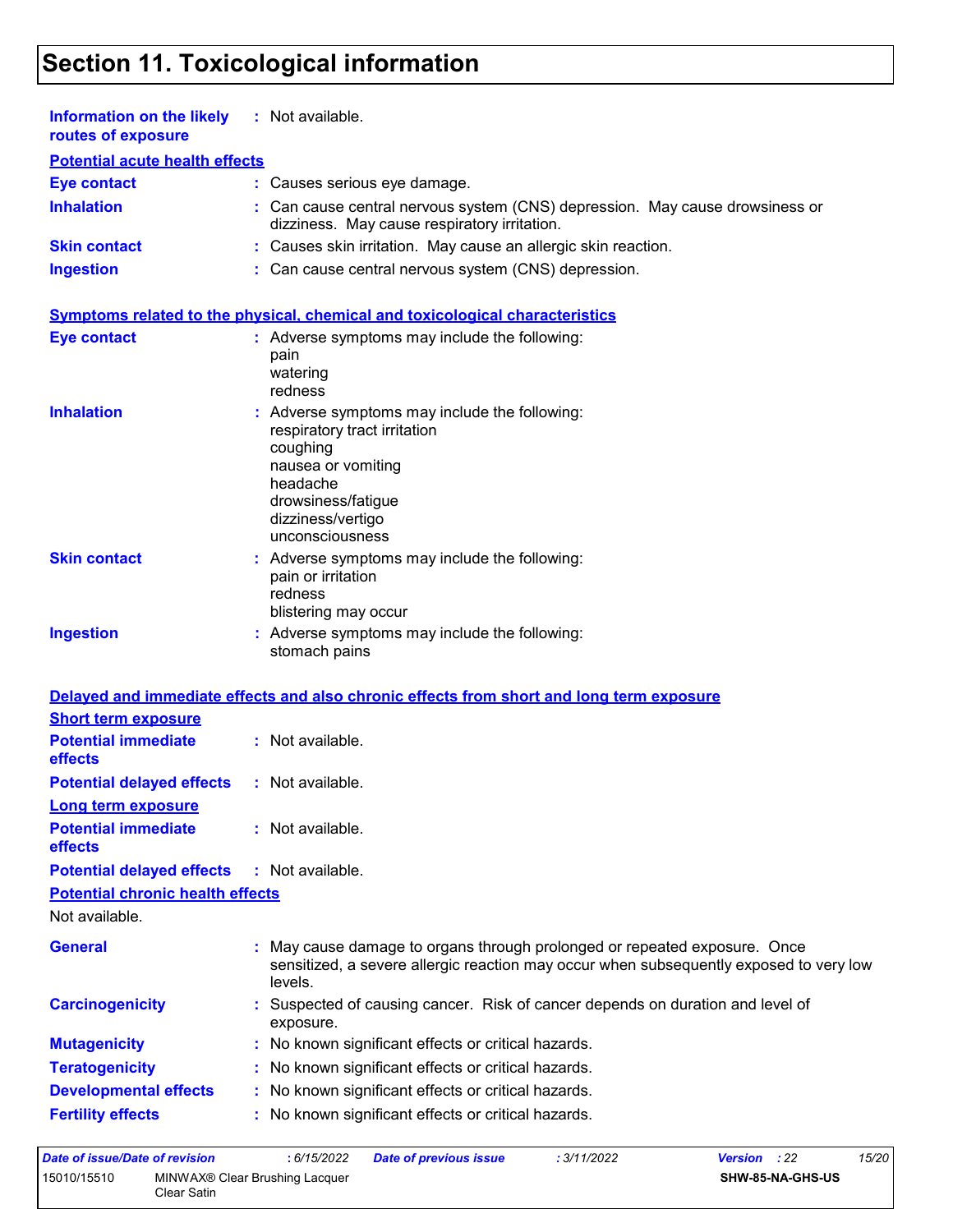#### **Numerical measures of toxicity**

**Acute toxicity estimates**

| <b>Route</b>        | <b>ATE value</b> |
|---------------------|------------------|
| Oral                | 2853.07 mg/kg    |
| Dermal              | ∣ 7963.76 mg/kg  |
| Inhalation (gases)  | 80645.03 ppm     |
| Inhalation (vapors) | 83.79 mg/l       |

### **Section 12. Ecological information**

|  |  | Toxicitv |
|--|--|----------|
|  |  |          |

| <b>Product/ingredient name</b> | <b>Result</b>                        | <b>Species</b>                             | <b>Exposure</b> |
|--------------------------------|--------------------------------------|--------------------------------------------|-----------------|
| 1-Butanol                      | Acute EC50 1983 mg/l Fresh water     | Daphnia - Daphnia magna                    | 48 hours        |
|                                | Acute LC50 1730000 µg/l Fresh water  | Fish - Pimephales promelas                 | 96 hours        |
| n-Butyl Acetate                | Acute LC50 32 mg/l Marine water      | Crustaceans - Artemia salina               | 48 hours        |
|                                | Acute LC50 18000 µg/l Fresh water    | Fish - Pimephales promelas                 | 96 hours        |
| Methyl n-Amyl Ketone           | Acute LC50 131000 µg/l Fresh water   | Fish - Pimephales promelas                 | 96 hours        |
| Xylene, mixed isomers          | Acute LC50 8500 µg/l Marine water    | <b>Crustaceans - Palaemonetes</b><br>pugio | 48 hours        |
|                                | Acute LC50 13400 µg/l Fresh water    | Fish - Pimephales promelas                 | 96 hours        |
| Acetone                        | Acute EC50 7200000 µg/l Fresh water  | Algae - Selenastrum sp.                    | 96 hours        |
|                                | Acute LC50 4.42589 ml/L Marine water | Crustaceans - Acartia tonsa -<br>Copepodid | 48 hours        |
|                                | Acute LC50 7460000 µg/l Fresh water  | Daphnia - Daphnia cucullata                | 48 hours        |
|                                | Acute LC50 5600 ppm Fresh water      | Fish - Poecilia reticulata                 | 96 hours        |
|                                | Chronic NOEC 4.95 mg/l Marine water  | Algae - Ulva pertusa                       | 96 hours        |
|                                | Chronic NOEC 0.016 ml/L Fresh water  | Crustaceans - Daphniidae                   | 21 days         |
|                                | Chronic NOEC 0.1 ml/L Fresh water    | Daphnia - Daphnia magna -<br>Neonate       | 21 days         |
|                                | Chronic NOEC 5 µg/l Marine water     | Fish - Gasterosteus aculeatus -<br>Larvae  | 42 days         |
| 2-Propanol                     | Acute EC50 7550 mg/l Fresh water     | Daphnia - Daphnia magna -<br>Neonate       | 48 hours        |
|                                | Acute LC50 1400000 µg/l Marine water | Crustaceans - Crangon crangon              | 48 hours        |
|                                | Acute LC50 4200 mg/l Fresh water     | Fish - Rasbora heteromorpha                | 96 hours        |
| Ethylbenzene                   | Acute EC50 4900 µg/l Marine water    | Algae - Skeletonema costatum               | 72 hours        |
|                                | Acute EC50 7700 µg/l Marine water    | Algae - Skeletonema costatum               | 96 hours        |
|                                | Acute EC50 6.53 mg/l Marine water    | Crustaceans - Artemia sp. -<br>Nauplii     | 48 hours        |
|                                | Acute EC50 2.93 mg/l Fresh water     | Daphnia - Daphnia magna -<br>Neonate       | 48 hours        |
|                                | Acute LC50 4200 µg/l Fresh water     | Fish - Oncorhynchus mykiss                 | 96 hours        |

**Persistence and degradability**

| Date of issue/Date of revision |              |
|--------------------------------|--------------|
| 15010/15510                    | MINWAX® Clea |
|                                | Clear Satin  |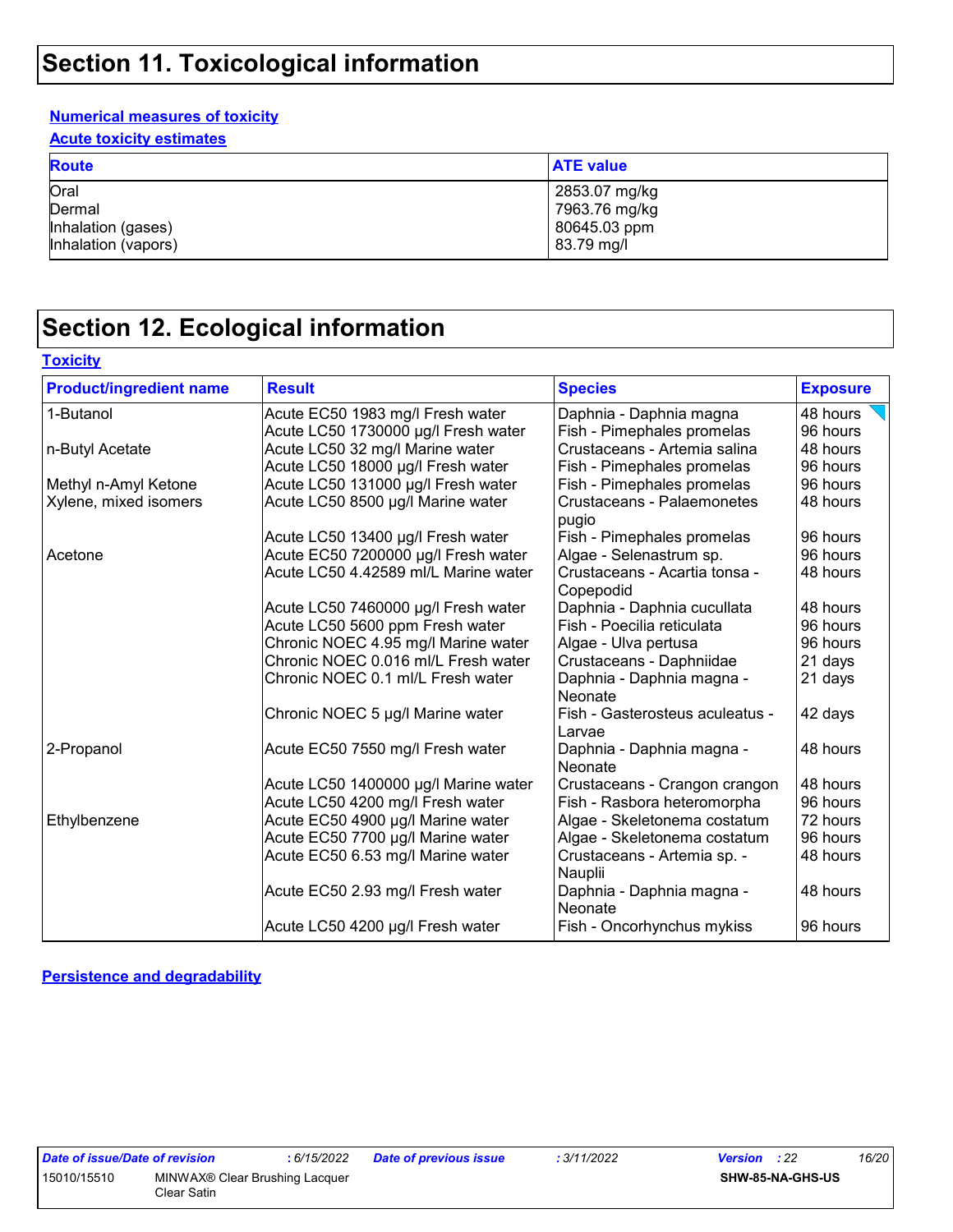| <b>Product/ingredient name</b> | <b>Aquatic half-life</b> | <b>Photolysis</b> | <b>Biodegradability</b> |
|--------------------------------|--------------------------|-------------------|-------------------------|
| 1-Butanol                      |                          |                   | Readily                 |
| n-Butyl Acetate                |                          |                   | Readily                 |
| Methyl n-Amyl Ketone           |                          |                   | Readily                 |
| Xylene, mixed isomers          |                          |                   | Readily                 |
| Acetone                        |                          |                   | Readily                 |
| 2-Propanol                     |                          |                   | Readily                 |
| Ethylbenzene                   |                          |                   | Readily                 |

#### **Bioaccumulative potential**

| <b>Product/ingredient name</b> | $\mathsf{LogP}_\mathsf{ow}$ | <b>BCF</b>   | <b>Potential</b> |
|--------------------------------|-----------------------------|--------------|------------------|
| Xylene, mixed isomers          |                             | 18.1 to 25.9 | low              |
| Heavy Aliphatic Solvent        |                             | 10 to 2500   | high             |

#### **Mobility in soil**

**Soil/water partition coefficient (K**<sub>oc</sub>)

**:** Not available.

**Other adverse effects** : No known significant effects or critical hazards.

### **Section 13. Disposal considerations**

**Disposal methods :**

The generation of waste should be avoided or minimized wherever possible. Disposal of this product, solutions and any by-products should at all times comply with the requirements of environmental protection and waste disposal legislation and any regional local authority requirements. Dispose of surplus and non-recyclable products via a licensed waste disposal contractor. Waste should not be disposed of untreated to the sewer unless fully compliant with the requirements of all authorities with jurisdiction. Waste packaging should be recycled. Incineration or landfill should only be considered when recycling is not feasible. This material and its container must be disposed of in a safe way. Care should be taken when handling emptied containers that have not been cleaned or rinsed out. Empty containers or liners may retain some product residues. Vapor from product residues may create a highly flammable or explosive atmosphere inside the container. Do not cut, weld or grind used containers unless they have been cleaned thoroughly internally. Avoid dispersal of spilled material and runoff and contact with soil, waterways, drains and sewers.

### **Section 14. Transport information**

|                                                      | <b>DOT</b><br><b>Classification</b>                                      | <b>TDG</b><br><b>Classification</b> | <b>Mexico</b><br><b>Classification</b> | <b>IATA</b>   | <b>IMDG</b>                               |
|------------------------------------------------------|--------------------------------------------------------------------------|-------------------------------------|----------------------------------------|---------------|-------------------------------------------|
| <b>UN number</b>                                     | <b>UN1263</b>                                                            | <b>UN1263</b>                       | <b>UN1263</b>                          | <b>UN1263</b> | UN1263                                    |
| <b>UN proper</b><br>shipping name                    | <b>PAINT</b>                                                             | <b>PAINT</b>                        | l PAINT                                | <b>PAINT</b>  | <b>PAINT</b>                              |
| <b>Transport</b><br>hazard class(es)                 | 3<br><b>WINABLE LIQU</b>                                                 | 3                                   | 3                                      | 3             | 3                                         |
| <b>Packing group</b>                                 | $\mathbf{I}$                                                             | Ш                                   | $\mathbf{H}$                           | $\mathbf{I}$  | II                                        |
| <b>Date of issue/Date of revision</b><br>15010/15510 | : 6/15/2022<br>MINWAX <sup>®</sup> Clear Brushing Lacquer<br>Clear Satin | <b>Date of previous issue</b>       | : 3/11/2022                            |               | 17/20<br>Version : 22<br>SHW-85-NA-GHS-US |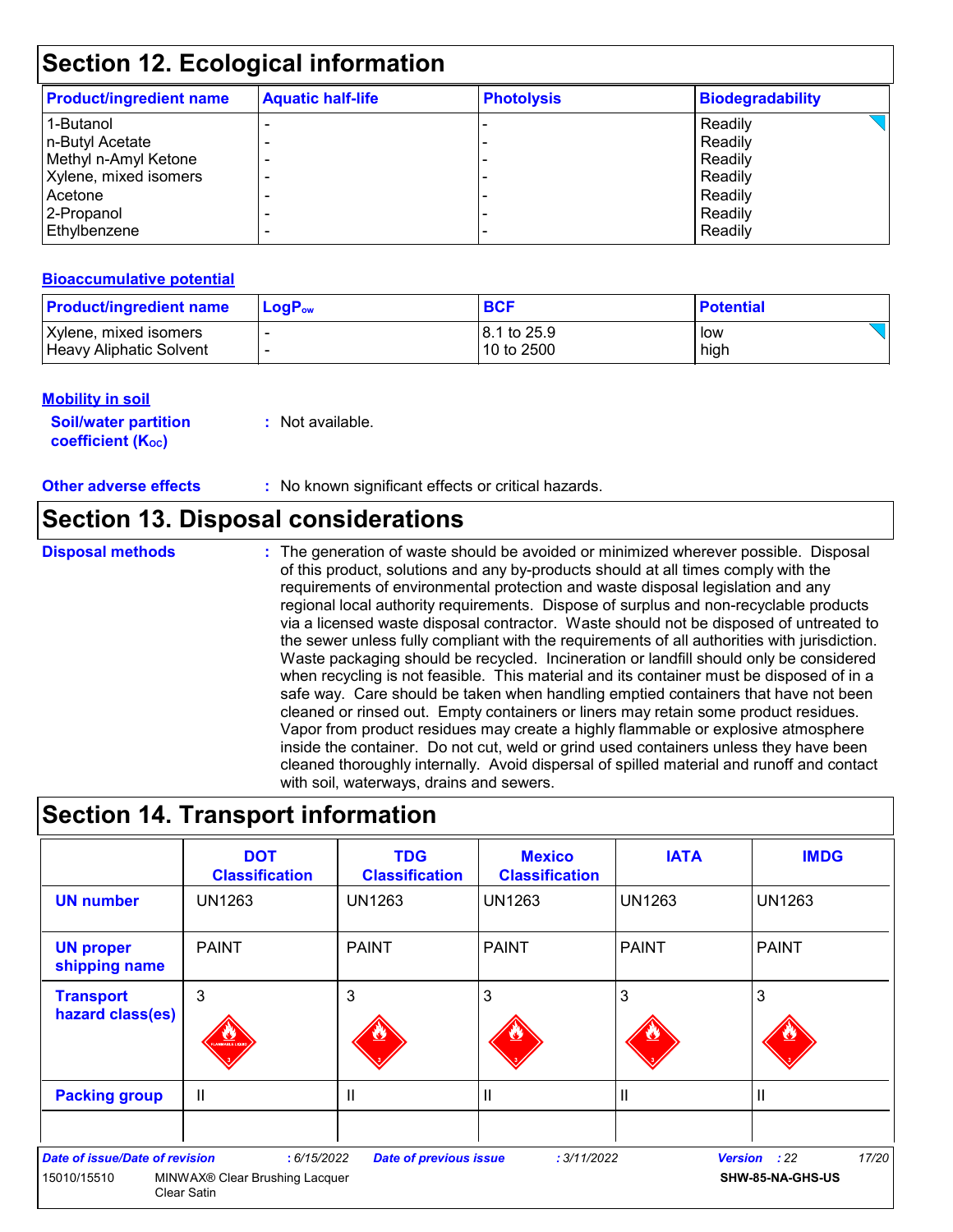| <b>Environmental</b><br>hazards                                             | No.                   | No.                                                                                                                                                                                                                                                                                                                                                                                                                                                                                                                                                                                                                                                                                 | No.                   | No. | No.                                        |  |
|-----------------------------------------------------------------------------|-----------------------|-------------------------------------------------------------------------------------------------------------------------------------------------------------------------------------------------------------------------------------------------------------------------------------------------------------------------------------------------------------------------------------------------------------------------------------------------------------------------------------------------------------------------------------------------------------------------------------------------------------------------------------------------------------------------------------|-----------------------|-----|--------------------------------------------|--|
| <b>Additional</b><br><b>information</b>                                     | <b>ERG No.</b><br>128 | Product classified<br>as per the<br>following sections<br>of the<br>Transportation of<br>Dangerous Goods<br>Regulations:<br>2.18-2.19 (Class<br>$3)$ .<br><b>ERG No.</b><br>128                                                                                                                                                                                                                                                                                                                                                                                                                                                                                                     | <b>ERG No.</b><br>128 |     | <b>Emergency</b><br>schedules F-E, S-<br>E |  |
| <b>Special precautions for user :</b><br><b>Transport in bulk according</b> | Not available.        | Multi-modal shipping descriptions are provided for informational purposes and do not<br>consider container sizes. The presence of a shipping description for a particular<br>mode of transport (sea, air, etc.), does not indicate that the product is packaged<br>suitably for that mode of transport. All packaging must be reviewed for suitability<br>prior to shipment, and compliance with the applicable regulations is the sole<br>responsibility of the person offering the product for transport. People loading and<br>unloading dangerous goods must be trained on all of the risks deriving from the<br>substances and on all actions in case of emergency situations. |                       |     |                                            |  |

**to IMO instruments**

**Proper shipping name :**

### : Not available.

### **Section 15. Regulatory information**

#### **SARA 313**

SARA 313 (40 CFR 372.45) supplier notification can be found on the Environmental Data Sheet.

#### **California Prop. 65**

WARNING: This product contains chemicals known to the State of California to cause cancer and birth defects or other reproductive harm.

#### **International regulations**

| International lists | : Australia inventory (AIIC): Not determined.                |
|---------------------|--------------------------------------------------------------|
|                     | China inventory (IECSC): Not determined.                     |
|                     | Japan inventory (CSCL): Not determined.                      |
|                     | Japan inventory (ISHL): Not determined.                      |
|                     | Korea inventory (KECI): Not determined.                      |
|                     | New Zealand Inventory of Chemicals (NZIoC): Not determined.  |
|                     | Philippines inventory (PICCS): Not determined.               |
|                     | Taiwan Chemical Substances Inventory (TCSI): Not determined. |
|                     | Thailand inventory: Not determined.                          |
|                     | Turkey inventory: Not determined.                            |
|                     | Vietnam inventory: Not determined.                           |
|                     |                                                              |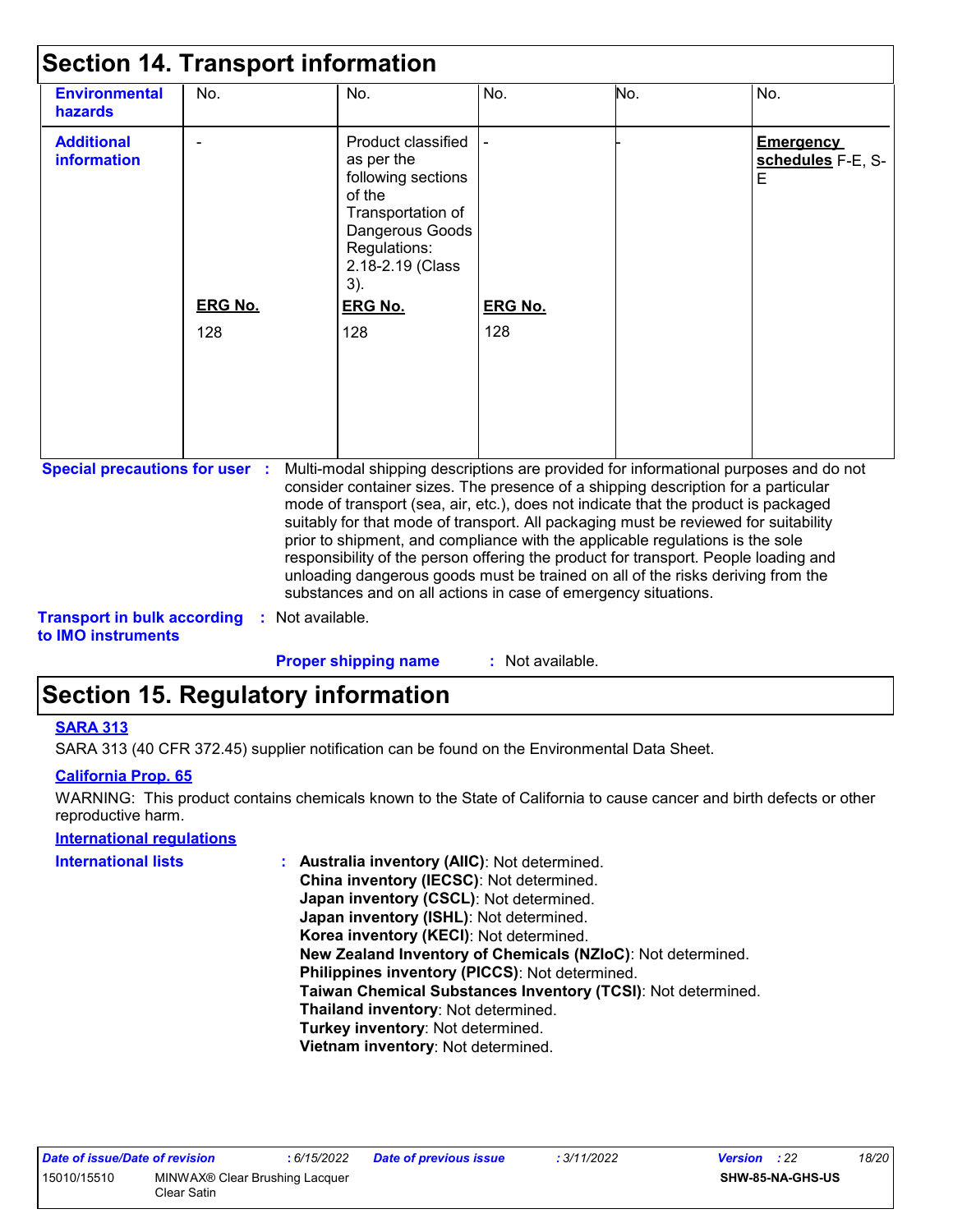### **Section 16. Other information**

**Hazardous Material Information System (U.S.A.)**



**The customer is responsible for determining the PPE code for this material. For more information on HMIS® Personal Protective Equipment (PPE) codes, consult the HMIS® Implementation Manual.**

**Caution: HMIS® ratings are based on a 0-4 rating scale, with 0 representing minimal hazards or risks, and 4 representing significant hazards or risks. Although HMIS® ratings and the associated label are not required on SDSs or products leaving a facility under 29 CFR 1910.1200, the preparer may choose to provide them. HMIS® ratings are to be used with a fully implemented HMIS® program. HMIS® is a registered trademark and service mark of the American Coatings Association, Inc.**

**Procedure used to derive the classification**

|                                                                                                                                                                                                                                                                                                                                                                                                                                                                    | <b>Classification</b>                                                                                                                                                                                                                                                                                                                                                                                                                                                                                                                                                | <b>Justification</b> |
|--------------------------------------------------------------------------------------------------------------------------------------------------------------------------------------------------------------------------------------------------------------------------------------------------------------------------------------------------------------------------------------------------------------------------------------------------------------------|----------------------------------------------------------------------------------------------------------------------------------------------------------------------------------------------------------------------------------------------------------------------------------------------------------------------------------------------------------------------------------------------------------------------------------------------------------------------------------------------------------------------------------------------------------------------|----------------------|
| FLAMMABLE LIQUIDS - Category 2<br>SKIN CORROSION/IRRITATION - Category 2<br>SERIOUS EYE DAMAGE/ EYE IRRITATION - Category 1<br>SKIN SENSITIZATION - Category 1<br><b>CARCINOGENICITY - Category 2</b><br>SPECIFIC TARGET ORGAN TOXICITY (SINGLE EXPOSURE) (Respiratory tract<br>irritation) - Category 3<br>SPECIFIC TARGET ORGAN TOXICITY (SINGLE EXPOSURE) (Narcotic effects) -<br>Category 3<br>SPECIFIC TARGET ORGAN TOXICITY (REPEATED EXPOSURE) - Category 2 | On basis of test data<br>Calculation method<br>Calculation method<br>Calculation method<br>Calculation method<br>Calculation method<br>Calculation method<br>Calculation method                                                                                                                                                                                                                                                                                                                                                                                      |                      |
| <b>History</b>                                                                                                                                                                                                                                                                                                                                                                                                                                                     |                                                                                                                                                                                                                                                                                                                                                                                                                                                                                                                                                                      |                      |
| <b>Date of printing</b>                                                                                                                                                                                                                                                                                                                                                                                                                                            | : 6/15/2022                                                                                                                                                                                                                                                                                                                                                                                                                                                                                                                                                          |                      |
| Date of issue/Date of<br>revision                                                                                                                                                                                                                                                                                                                                                                                                                                  | : 6/15/2022                                                                                                                                                                                                                                                                                                                                                                                                                                                                                                                                                          |                      |
| Date of previous issue                                                                                                                                                                                                                                                                                                                                                                                                                                             | : 3/11/2022                                                                                                                                                                                                                                                                                                                                                                                                                                                                                                                                                          |                      |
| <b>Version</b>                                                                                                                                                                                                                                                                                                                                                                                                                                                     | : 22                                                                                                                                                                                                                                                                                                                                                                                                                                                                                                                                                                 |                      |
| <b>Key to abbreviations</b>                                                                                                                                                                                                                                                                                                                                                                                                                                        | : ATE = Acute Toxicity Estimate<br><b>BCF</b> = Bioconcentration Factor<br>GHS = Globally Harmonized System of Classification and Labelling of Chemicals<br>IATA = International Air Transport Association<br><b>IBC</b> = Intermediate Bulk Container<br><b>IMDG = International Maritime Dangerous Goods</b><br>LogPow = logarithm of the octanol/water partition coefficient<br>MARPOL = International Convention for the Prevention of Pollution From Ships, 1973<br>as modified by the Protocol of 1978. ("Marpol" = marine pollution)<br>$N/A = Not available$ |                      |

SGG = Segregation Group

UN = United Nations

**Indicates information that has changed from previously issued version.**

#### **Notice to reader**

**It is recommended that each customer or recipient of this Safety Data Sheet (SDS) study it carefully and consult resources, as necessary or appropriate, to become aware of and understand the data contained in this SDS and any hazards associated with the product. This information is provided in good faith and believed to be accurate as of the effective date herein. However, no warranty, express or implied, is given. The information presented here applies only to the product as shipped. The addition of any material can change the composition, hazards and risks of the product. Products shall not be repackaged, modified, or tinted except as specifically instructed by the manufacturer, including but not limited to the incorporation of products not specified by the manufacturer,**

| Date of issue/Date of revision                               |  | : 6/15/2022 | <b>Date of previous issue</b> | : 3/11/2022      | <b>Version</b> : 22 | 19/20 |
|--------------------------------------------------------------|--|-------------|-------------------------------|------------------|---------------------|-------|
| 15010/15510<br>MINWAX® Clear Brushing Lacquer<br>Clear Satin |  |             |                               | SHW-85-NA-GHS-US |                     |       |